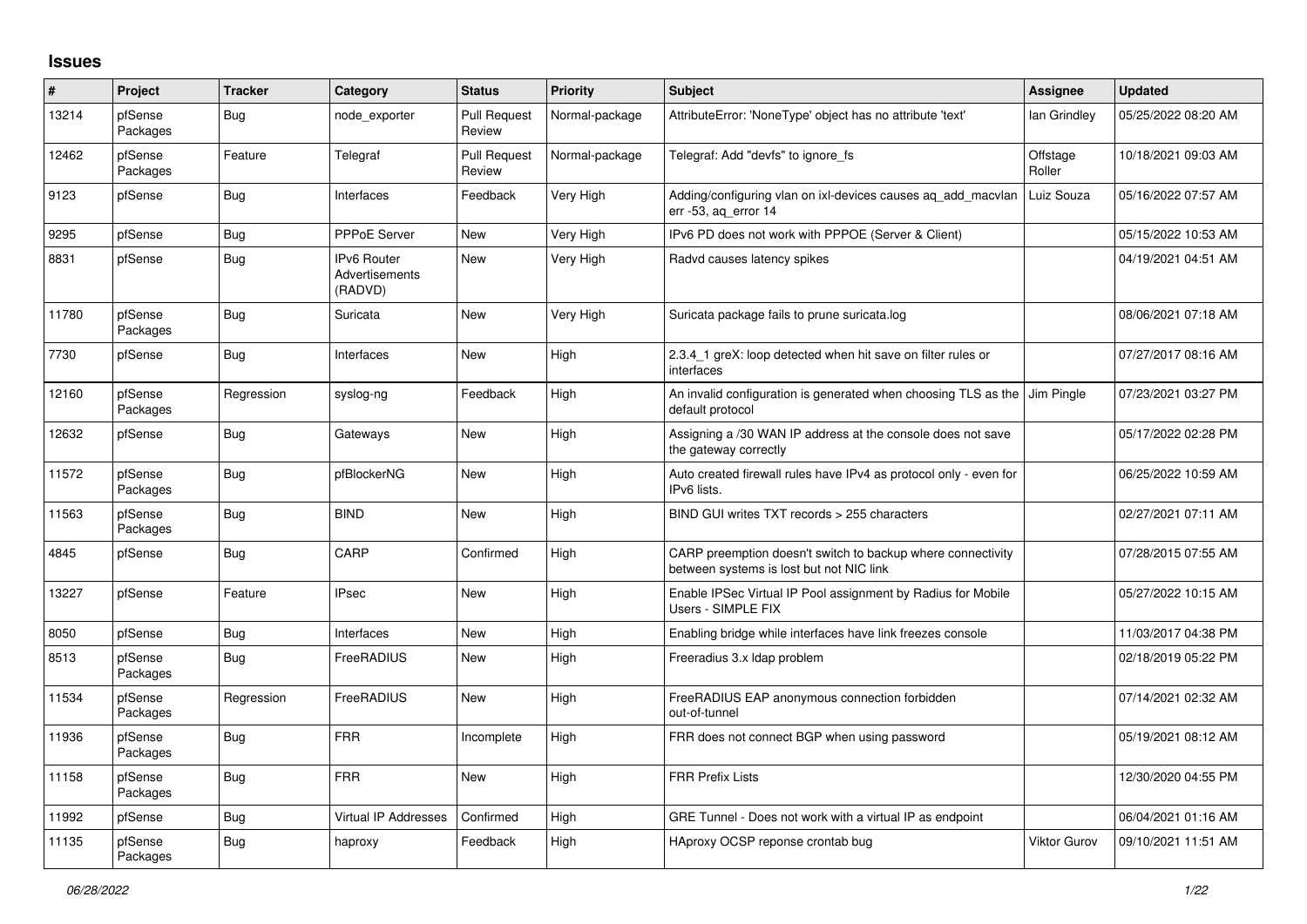| $\vert$ # | Project             | <b>Tracker</b> | Category              | <b>Status</b>                 | <b>Priority</b> | <b>Subject</b>                                                                                                                                                                | <b>Assignee</b>   | <b>Updated</b>      |
|-----------|---------------------|----------------|-----------------------|-------------------------------|-----------------|-------------------------------------------------------------------------------------------------------------------------------------------------------------------------------|-------------------|---------------------|
| 8438      | pfSense<br>Packages | Bug            | haproxy               | New                           | High            | haproxy: can't use ACL for cert with http-response actions                                                                                                                    |                   | 05/24/2018 01:12 PM |
| 13180     | pfSense<br>Packages | Bug            | pfBlockerNG           | <b>New</b>                    | High            | High CPU Utilization with pfb_filter <sup>[]</sup> since PfBlockerNG update<br>to devel 3.1.0 4                                                                               |                   | 06/14/2022 08:00 AM |
| 5413      | pfSense             | Bug            | <b>DNS Resolver</b>   | Confirmed                     | High            | Incorrect Handling of Unbound Resolver [service restarts,<br>cache loss, DNS service interruption]                                                                            |                   | 06/19/2022 11:11 PM |
| 12607     | pfSense Plus        | Bug            | Hardware / Drivers    | <b>New</b>                    | High            | Instability with Snort Inline with AWS Instances                                                                                                                              |                   | 01/10/2022 09:03 PM |
| 12746     | pfSense             | Feature        | Interfaces            | <b>New</b>                    | High            | IPoE feature for WAN interface                                                                                                                                                |                   | 02/01/2022 01:42 AM |
| 8964      | pfSense             | <b>Bug</b>     | <b>IPsec</b>          | <b>New</b>                    | High            | IPsec async cryptography advanced setting - TCP traffic not<br>passing through                                                                                                | Luiz Souza        | 12/08/2020 12:09 PM |
| 8158      | pfSense             | <b>Bug</b>     | Interfaces            | <b>New</b>                    | High            | IPv6 Track Interface issue with more than one WAN-Gateway<br>and a number of internal interfaces at least track interface<br>from one interface does not work on regular base |                   | 12/03/2017 09:00 AM |
| 9136      | pfSense             | Bug            | DHCP (IPv6)           | New                           | High            | IPv6 Tracking Interfaces Lose IPv6 Address in Certain Cases                                                                                                                   |                   | 04/21/2022 12:39 PM |
| 12853     | pfSense             | <b>Bug</b>     | <b>NAT Reflection</b> | Feedback                      | High            | Network Address Translation - Pure NAT pfsense freeze after<br>reboot                                                                                                         |                   | 02/22/2022 08:40 AM |
| 5355      | pfSense             | Bug            | <b>IPsec</b>          | <b>New</b>                    | High            | on Dynamic WAN IP (DHCP Client) it takes 10 minutes before<br>Phase1 reconnects                                                                                               |                   | 07/08/2016 10:29 PM |
| 7521      | pfSense             | Feature        | Package System        | <b>New</b>                    | High            | Package Updates via Mirror                                                                                                                                                    |                   | 05/04/2017 08:21 PM |
| 12932     | pfSense<br>Packages | Feature        | pfBlockerNG           | <b>New</b>                    | High            | pfblockerng per user whitelist                                                                                                                                                |                   | 03/11/2022 11:08 AM |
| 10252     | pfSense<br>Packages | <b>Bug</b>     | pfBlockerNG           | New                           | High            | pfblockerng-devel                                                                                                                                                             |                   | 02/11/2020 05:18 PM |
| 9724      | pfSense<br>Packages | Bug            | pfBlockerNG           | <b>New</b>                    | High            | pfblockerng-firewall-filter-service-will-not-start                                                                                                                            |                   | 09/05/2019 06:32 AM |
| 10760     | pfSense<br>Packages | Bug            | <b>BIND</b>           | <b>New</b>                    | High            | pfSense BIND 9.14.12 server terminates due to assertion<br>failure                                                                                                            |                   | 07/11/2020 04:53 PM |
| 13307     | pfSense             | <b>Bug</b>     | <b>PPP</b> Interfaces | New                           | High            | PPP interface custom reset date/time Hour and Minute fields do<br>not properly handle "0" value                                                                               |                   | 06/27/2022 11:20 AM |
| 13179     | pfSense<br>Packages | Feature        | pfBlockerNG           | <b>New</b>                    | High            | Search based on CIDR                                                                                                                                                          |                   | 05/17/2022 09:45 AM |
| 6988      | pfSense<br>Packages | Bug            | Snort                 | <b>New</b>                    | High            | SNORT Package PHP memory error                                                                                                                                                |                   | 06/28/2018 10:00 PM |
| 12979     | pfSense<br>Packages | Bug            | Snort                 | <b>Pull Request</b><br>Review | High            | Snort Rules Update Process Using Deprecated FreeBSD<br><b>Subdirectory Name</b>                                                                                               | <b>Bill Meeks</b> | 03/24/2022 09:02 AM |
| 12732     | pfSense<br>Packages | <b>Bug</b>     | squidguard            | New                           | High            | Squid https filtering squidguard acl target list - erratic behaviour                                                                                                          |                   | 01/26/2022 09:11 AM |
| 7388      | pfSense<br>Packages | <b>Bug</b>     | Suricata              | New                           | High            | Suricata does not property recognize MTU for PPPOE<br>interfaces                                                                                                              |                   | 03/15/2017 05:17 AM |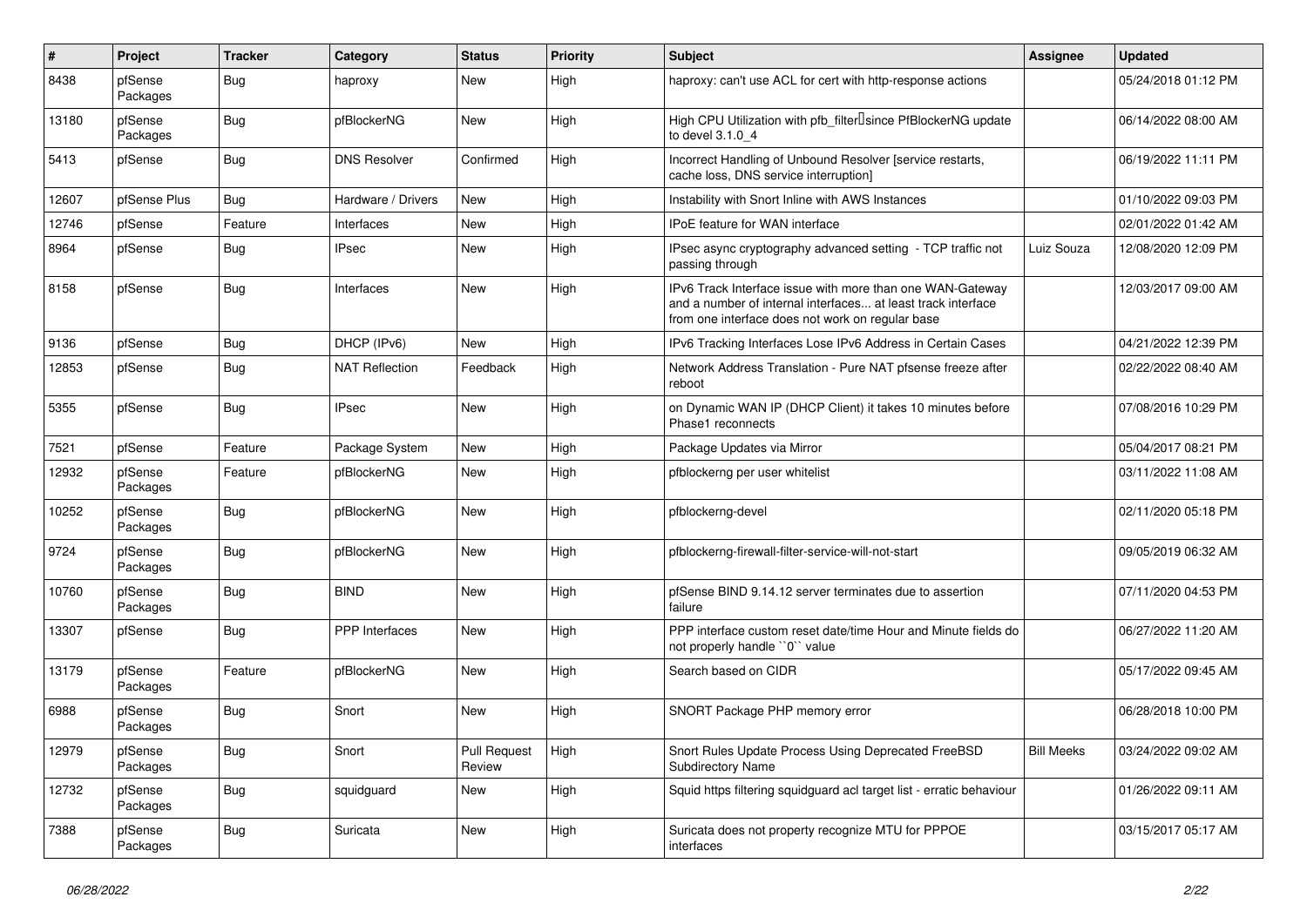| $\vert$ # | Project             | <b>Tracker</b> | Category                            | <b>Status</b> | <b>Priority</b> | <b>Subject</b>                                                                                                                      | <b>Assignee</b>       | <b>Updated</b>      |
|-----------|---------------------|----------------|-------------------------------------|---------------|-----------------|-------------------------------------------------------------------------------------------------------------------------------------|-----------------------|---------------------|
| 9046      | pfSense<br>Packages | Feature        | Telegraf                            | New           | High            | telegraf feature request                                                                                                            |                       | 02/18/2019 03:38 PM |
| 12354     | pfSense<br>Packages | Todo           | haproxy                             | Feedback      | High            | Update haproxy-devel to mitigate CVE-2021-40346                                                                                     | Viktor Gurov          | 05/12/2022 08:50 AM |
| 8089      | pfSense             | Bug            | Interfaces                          | <b>New</b>    | High            | VLAN page breaks after config restore to new hardware.                                                                              |                       | 11/21/2017 01:38 PM |
| 12608     | pfSense<br>Packages | <b>Bug</b>     | WireGuard                           | New           | High            | WireGuard tunnels monitored by dpinger causing system to<br>stop routing completely in certain situations                           | Christian<br>McDonald | 12/16/2021 03:14 PM |
| 13183     | pfSense Plus        | Regression     | Dashboard                           | Feedback      | High            | ZFS module is loaded on systems without ZFS                                                                                         | Christian<br>McDonald | 05/23/2022 10:11 AM |
| 12520     | pfSense<br>Packages | Feature        | Squid                               | New           | High            | [Squid] - Allow or Deny Mappings from IP/Host/GeoIP sources                                                                         |                       | 11/12/2021 02:13 PM |
| 12612     | pfSense             | Bug            | <b>DNS Resolver</b>                 | <b>New</b>    | Normal          | DNS Resolver is restarted during every "rc.newwanip" event                                                                          |                       | 06/03/2022 07:13 AM |
| 5850      | pfSense             | Feature        | User Manager /<br>Privileges        | New           | Normal          | Limit "WebCfg - System: User Manager page" privilege to<br>non-admins and non-admin groups                                          |                       | 02/19/2017 10:04 AM |
| 2358      | pfSense             | Feature        | Rules / NAT                         | <b>New</b>    | Normal          | NAT64 Support                                                                                                                       |                       | 04/16/2022 06:52 PM |
| 12215     | pfSense             | Regression     | OpenVPN                             | Feedback      | Normal          | OpenVPN does not resync when running on a gateway group                                                                             |                       | 12/22/2021 05:49 AM |
| 8177      | pfSense             | <b>Bug</b>     | Package System                      | New           | Normal          | "/xsl/package.xsl" is referenced in package XML files but not<br>on the firewall                                                    |                       | 08/14/2019 09:56 AM |
| 11956     | pfSense             | Feature        | Web Interface                       | New           | Normal          | "add" button in the top of pages with many user-added items                                                                         |                       | 07/10/2021 01:01 PM |
| 10712     | pfSense             | <b>Bug</b>     | Rules / NAT                         | New           | Normal          | "default allow LAN IPv6 to any" rule does not work right after<br>boot when using IPv6 PD                                           |                       | 06/30/2020 12:17 AM |
| 12552     | pfSense             | <b>Bug</b>     | OpenVPN                             | <b>New</b>    | Normal          | "Pull DNS" option within OpenVPN client does not cause<br>pfSense to use DNS servers assigned by remote OpenVPN<br>server           |                       | 12/08/2021 08:45 AM |
| 11548     | pfSense             | <b>Bug</b>     | Rules / NAT                         | New           | Normal          | "rule expands to no valid combination" error from port forward<br>automatic rule mixing IPv4 and IPv6 elements                      |                       | 02/27/2021 03:18 PM |
| 10909     | pfSense<br>Packages | Feature        | PIMD                                | <b>New</b>    | Normal          | #define MAXVIFS 32 to 64                                                                                                            |                       | 04/21/2022 12:39 PM |
| 8176      | pfSense             | <b>Bug</b>     | Package System                      | <b>New</b>    | Normal          | ./schema/packages.dtd -- referenced in *xml, but missing?                                                                           |                       | 12/09/2017 06:52 PM |
| 10900     | pfSense<br>Packages | <b>Bug</b>     | Backup                              | Feedback      | Normal          | /packages/backup/backup.php?a=download&t=backup HTTP<br>504, or Sends PHP Error Message as ASCII/Text file Named<br>pfsense.bak.tgz |                       | 04/05/2022 01:51 AM |
| 8207      | pfSense             | Bug            | <b>Operating System</b>             | New           | Normal          | 2.4 cannot boot as a Xen VM with more than 7 NICs                                                                                   |                       | 06/25/2022 05:42 PM |
| 8963      | pfSense             | <b>Bug</b>     | <b>Traffic Shaper</b><br>(Limiters) | New           | Normal          | 2.4.4 Limiters don't work after CARP fail-over                                                                                      |                       | 12/10/2018 06:40 AM |
| 12796     | pfSense             | <b>Bug</b>     | Upgrade                             | Confirmed     | Normal          | 2.5.2 -> 2.6.0 upgrade segfaults if certain packages are<br>installed.                                                              |                       | 05/24/2022 07:43 AM |
| 1388      | pfSense             | Feature        | Multi-WAN                           | New           | Normal          | 3G outbound failover connection with auto dial-up and hang-up                                                                       |                       | 08/21/2019 11:27 AM |
| 5253      | pfSense             | Bug            | PPP Interfaces                      | New           | Normal          | 3gstats.php 100% CPU                                                                                                                |                       | 01/08/2022 05:02 PM |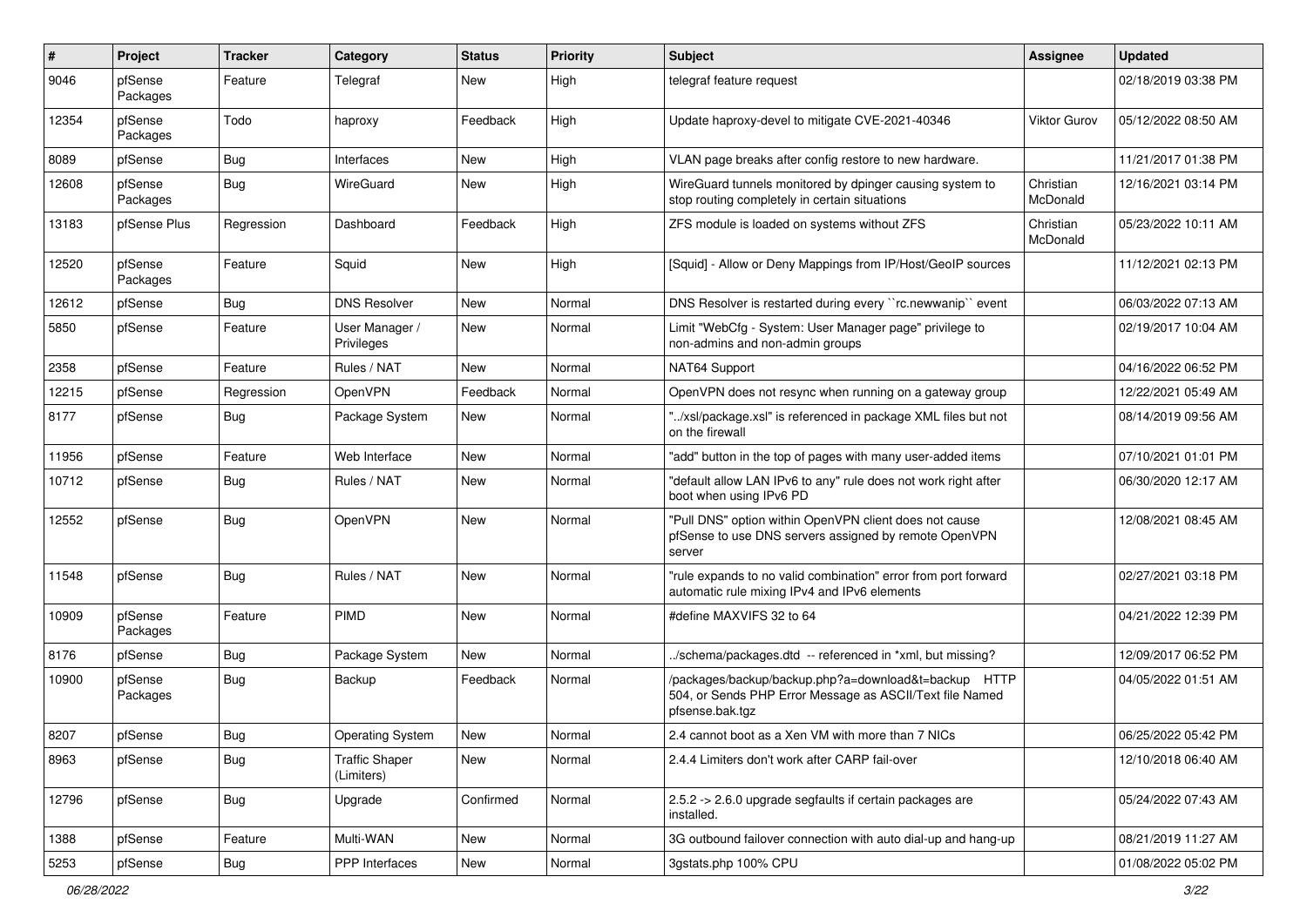| $\vert$ # | Project             | <b>Tracker</b> | Category                        | <b>Status</b> | <b>Priority</b> | <b>Subject</b>                                                                                                      | Assignee     | Updated             |
|-----------|---------------------|----------------|---------------------------------|---------------|-----------------|---------------------------------------------------------------------------------------------------------------------|--------------|---------------------|
| 11210     | pfSense<br>Packages | Feature        | Suricata                        | Feedback      | Normal          | 3rd party rulesets                                                                                                  | Viktor Gurov | 11/24/2021 04:21 AM |
| 7235      | pfSense             | Bug            | <b>IPsec</b>                    | New           | Normal          | 4860 has not got significant IPsec performance rising with<br>enabled HW acceleration                               | Luiz Souza   | 12/18/2021 04:32 PM |
| 2117      | pfSense             | Feature        | <b>Operating System</b>         | New           | Normal          | 6RD support for ISPs like Swisscom                                                                                  |              | 08/22/2014 10:40 AM |
| 9585      | pfSense             | <b>Bug</b>     | Interfaces                      | New           | Normal          | 6RD: Unable to reach hosts on within same 6rd-domain                                                                |              | 08/14/2019 02:39 PM |
| 9749      | pfSense<br>Packages | Feature        | Status Monitoring               | New           | Normal          | 95th percentile missing for quality in monitoring                                                                   |              | 09/12/2019 10:39 AM |
| 7899      | pfSense             | <b>Bug</b>     | <b>Traffic Shaper</b><br>(ALTQ) | New           | Normal          | a floating 'match' rule on LAN does not put traffic from a<br>broswer on a clientpc into a shaper queue             |              | 09/28/2017 09:16 AM |
| 1924      | pfSense             | Feature        | Captive Portal                  | New           | Normal          | Ability of CP's allowed IP addresses to use aliases                                                                 |              | 07/26/2018 04:28 AM |
| 12665     | pfSense             | Feature        | Rules / NAT                     | New           | Normal          | Ability to add custom pf rules from the GUI                                                                         |              | 01/07/2022 09:30 AM |
| 7405      | pfSense             | Feature        | DHCP (IPv4)                     | New           | Normal          | Ability to add dhcp host reservations from "Diagnostics -> ARP<br>table"                                            |              | 10/12/2020 08:22 AM |
| 8236      | pfSense             | Feature        | <b>DNS Resolver</b>             | New           | Normal          | Ability to configure "forward-first" and "forward-host" options for<br>more robust domain overrides in DNS Resolver |              | 12/26/2017 01:26 AM |
| 2218      | pfSense             | Feature        | CARP                            | New           | Normal          | Ability to delay CARP master status at boot time                                                                    |              | 03/03/2021 11:57 AM |
| 855       | pfSense             | Feature        | Multi-WAN                       | New           | Normal          | Ability to selectively kill states on gateways recovery                                                             |              | 03/11/2022 08:30 AM |
| 3185      | pfSense             | Feature        | DHCP (IPv6)                     | New           | Normal          | Accommodate a DHCPv6 failover-like mechanism                                                                        |              | 11/24/2017 10:44 AM |
| 8213      | pfSense<br>Packages | <b>Bug</b>     | haproxy                         | New           | Normal          | acl src file not populated from alias                                                                               |              | 12/21/2017 02:02 PM |
| 9299      | pfSense<br>Packages | Feature        | <b>ACME</b>                     | New           | Normal          | ACME package: Automate add/remove firewall rule for port<br>forwarding                                              |              | 01/30/2019 10:09 PM |
| 12670     | pfSense<br>Packages | <b>Bug</b>     | <b>ACME</b>                     | New           | Normal          | ACME package writes credentials to system log                                                                       | Viktor Gurov | 03/07/2022 10:58 AM |
| 12623     | pfSense<br>Packages | <b>Bug</b>     | <b>ACME</b>                     | New           | Normal          | acme.sh package   DNS-ISPConfig settings                                                                            | Viktor Gurov | 03/10/2022 03:42 PM |
| 9833      | pfSense<br>Packages | Feature        | <b>ACME</b>                     | <b>New</b>    | Normal          | ACME: add ability to use custom ACME server                                                                         |              | 04/07/2022 11:31 AM |
| 8560      | pfSense<br>Packages | Bug            | <b>ACME</b>                     | New           | Normal          | ACME: can't update DNS records in DNSMadeEasy registar for<br>several domains with different API keys/ids           |              | 06/08/2018 01:28 PM |
| 8285      | pfSense             | Bug            | Web Interface                   | New           | Normal          | Actions on stale data may result in catastrophic results                                                            |              | 01/16/2018 08:08 PM |
| 12570     | pfSense Docs        | Correction     | General                         | New           | Normal          | Active appliance list missing 6100                                                                                  |              | 12/06/2021 11:41 AM |
| 13136     | pfSense<br>Packages | Feature        | pfBlockerNG                     | New           | Normal          | Add crypt0rr DNS-over-HTTPS (DOH) provider list feeds                                                               |              | 05/07/2022 02:27 AM |
| 96        | pfSense             | Feature        | Rules / NAT                     | <b>New</b>    | Normal          | Add "All local networks" to source and destination drop down<br>boxen in firewall rules                             |              | 02/06/2016 04:53 AM |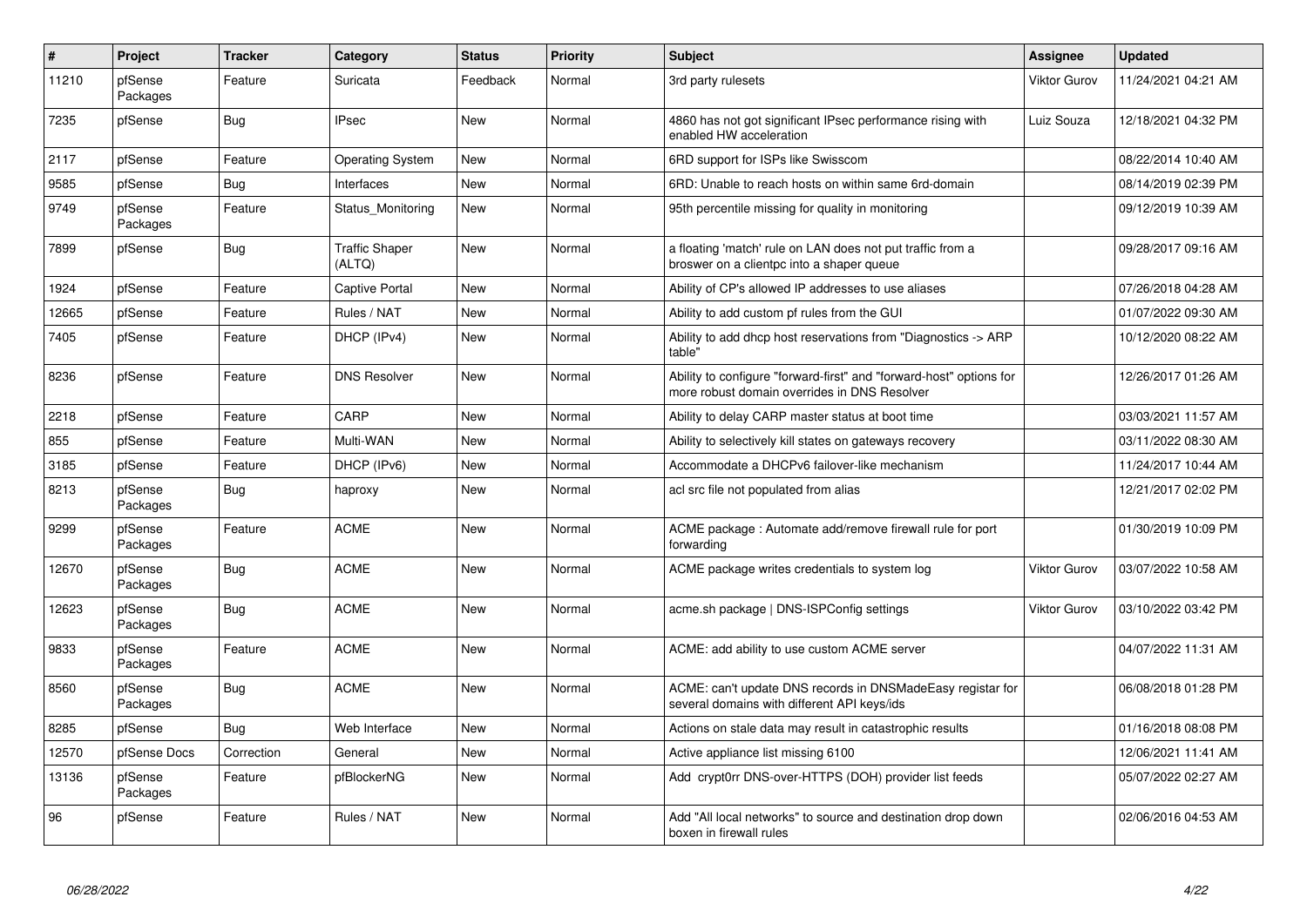| $\vert$ # | Project             | <b>Tracker</b> | Category                        | <b>Status</b>                 | <b>Priority</b> | <b>Subject</b>                                                                               | <b>Assignee</b> | <b>Updated</b>      |
|-----------|---------------------|----------------|---------------------------------|-------------------------------|-----------------|----------------------------------------------------------------------------------------------|-----------------|---------------------|
| 8224      | pfSense<br>Packages | Feature        | FreeRADIUS                      | New                           | Normal          | Add "OU" field to FreeRADIUS page                                                            |                 | 02/21/2018 12:53 AM |
| 12162     | pfSense Docs        | Todo           | Products                        | New                           | Normal          | Add "usb reset" as possible solution for non-booting flash drives<br>on the SG-1100          |                 | 10/07/2021 02:19 PM |
| 12546     | pfSense Plus        | Feature        | Authentication                  | <b>New</b>                    | Normal          | Add 2FA Support to pfSense Plus Local Database<br>Authentication                             |                 | 06/25/2022 05:30 PM |
| 5474      | pfSense             | Feature        | Interfaces                      | <b>New</b>                    | Normal          | Add 802.1x configuration to wired interfaces.                                                |                 | 03/16/2016 04:32 PM |
| 4776      | pfSense             | Feature        | <b>Wireless</b>                 | <b>New</b>                    | Normal          | Add 802.1x dynamic vlan support                                                              |                 | 10/02/2020 07:42 AM |
| 7888      | pfSense             | Feature        | Package System                  | <b>New</b>                    | Normal          | Add a button in package manager GUI to upgrade all packages                                  |                 | 09/28/2017 05:50 AM |
| 7761      | pfSense             | Feature        | Rules / NAT                     | <b>New</b>                    | Normal          | Add a way to match on IPv6 proto=0 (hop-by-hop header<br>extension)                          |                 | 08/13/2019 03:49 PM |
| 6917      | pfSense             | Feature        | Upgrade                         | <b>New</b>                    | Normal          | Add ability to choose from what IP/IFACE you search for<br>updates                           |                 | 11/11/2016 09:51 AM |
| 6038      | pfSense             | Feature        | Interfaces                      | <b>New</b>                    | Normal          | Add ability to configure which interface is chosen for defining<br>hostname IP in /etc/hosts |                 | 07/07/2017 09:56 AM |
| 12190     | pfSense             | Feature        | Rules / NAT                     | <b>New</b>                    | Normal          | Add ability to reference ipv6 prefix in firewall rules and aliases                           |                 | 08/05/2021 01:47 PM |
| 10872     | pfSense<br>Packages | Feature        | Suricata                        | Feedback                      | Normal          | Add adjustable notification for Severity Alert                                               | Viktor Gurov    | 08/20/2021 07:52 AM |
| 11156     | pfSense<br>Packages | Feature        | pfBlockerNG                     | <b>New</b>                    | Normal          | Add an option include subdomains for the noAAAA feature                                      |                 | 12/11/2020 10:19 AM |
| 12300     | pfSense             | Feature        | Hardware / Drivers              | <b>New</b>                    | Normal          | Add Aquantia Atlantic driver to pfsense                                                      |                 | 09/14/2021 06:49 AM |
| 13304     | pfSense             | Feature        | <b>Traffic Shaper</b><br>(ALTQ) | <b>Pull Request</b><br>Review | Normal          | Add Broadcom Netextreme II (bxe) to the altq capable check                                   |                 | 06/27/2022 10:57 AM |
| 10962     | pfSense             | Feature        | <b>Dynamic DNS</b>              | New                           | Normal          | Add Cpanel support for Dynamic DNS Clients                                                   |                 | 12/28/2020 01:56 PM |
| 9912      | pfSense<br>Packages | Feature        | ntop                            | New                           | Normal          | add custom DPI to ntopng                                                                     |                 | 11/18/2019 10:57 AM |
| 13135     | pfSense<br>Packages | Feature        | pfBlockerNG                     | <b>New</b>                    | Normal          | Add dibdot DoH-IP-blocklists feeds                                                           | Viktor Gurov    | 05/08/2022 01:50 AM |
| 9200      | pfSense<br>Packages | Todo           | <b>ACME</b>                     | <b>New</b>                    | Normal          | Add DNS support for Google domain to Acme manager                                            | Jim Pingle      | 02/15/2022 03:16 AM |
| 12097     | pfSense<br>Packages | Feature        | pfBlockerNG                     | <b>New</b>                    | Normal          | Add dnsbl and geoip logs to system log                                                       |                 | 07/06/2021 01:25 PM |
| 3899      | pfSense             | Feature        | Web Interface                   | <b>New</b>                    | Normal          | Add feature to allow reordering of <package> items in<br/>config.xml</package>               |                 | 09/27/2014 04:40 PM |
| 13201     | pfSense<br>Packages | Feature        | pfBlockerNG                     | New                           | Normal          | Add FireHol Security IP Feeds                                                                |                 | 05/23/2022 06:34 AM |
| 12465     | pfSense<br>Packages | Feature        | haproxy                         | <b>New</b>                    | Normal          | Add forwardfor advanced usecases                                                             |                 | 10/16/2021 07:35 PM |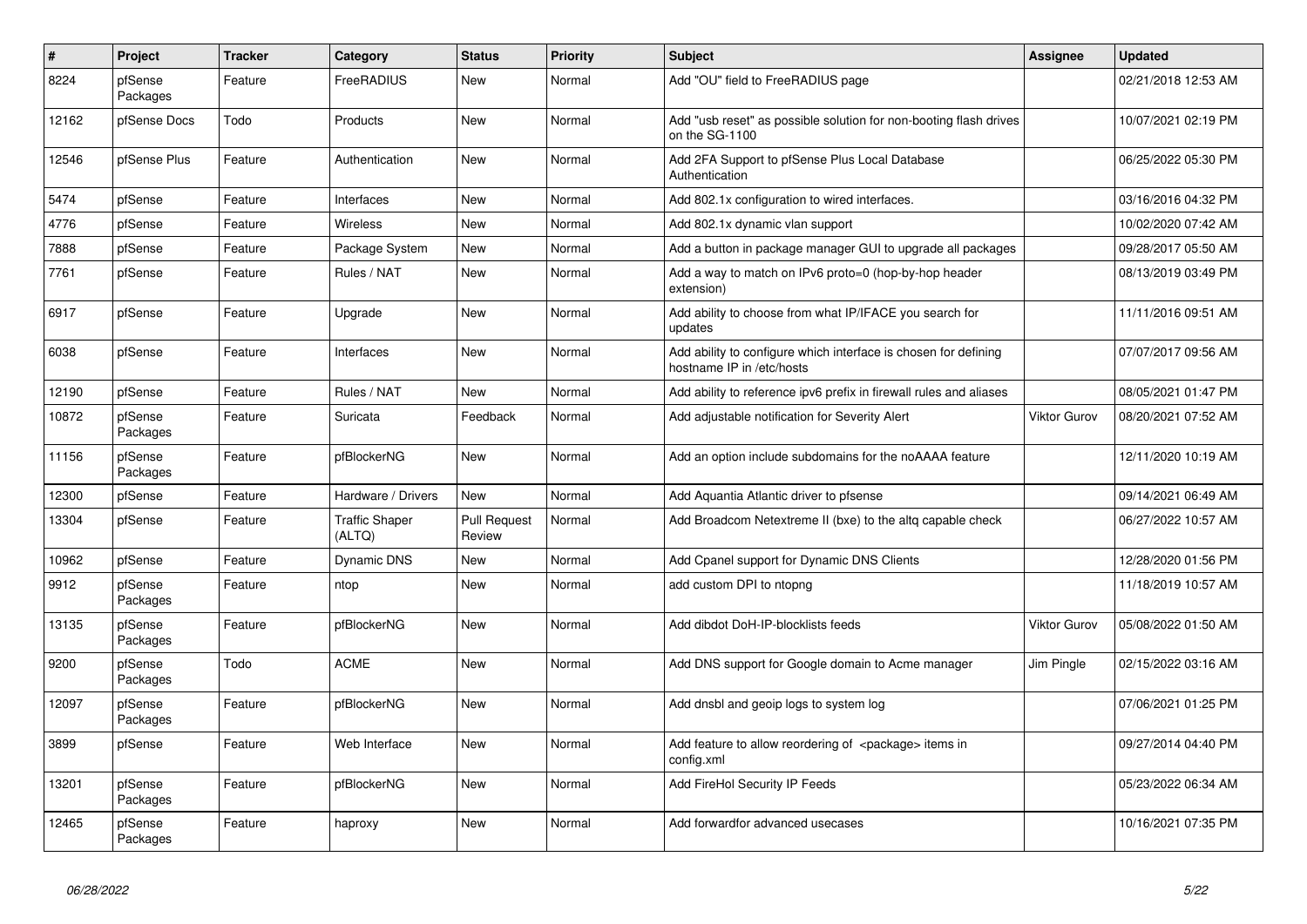| $\#$  | Project             | <b>Tracker</b> | Category                    | <b>Status</b> | <b>Priority</b> | Subject                                                                                             | <b>Assignee</b>     | <b>Updated</b>      |
|-------|---------------------|----------------|-----------------------------|---------------|-----------------|-----------------------------------------------------------------------------------------------------|---------------------|---------------------|
| 7720  | pfSense             | Feature        | Hardware / Drivers          | New           | Normal          | Add general watchdog kernel modules (like ichwd) and<br>watchdogd support in the GUI.               |                     | 08/19/2019 01:20 PM |
| 8372  | pfSense             | Feature        | Logging                     | New           | Normal          | add gui setting to adjust refresh rate for dynamic firewall logs                                    |                     | 08/14/2019 10:31 AM |
| 4628  | pfSense             | Feature        | Web Interface               | New           | Normal          | Add GUI to manage loader tunables (e.g. loader.conf.local)                                          |                     | 09/16/2015 04:28 PM |
| 13244 | pfSense             | Feature        | Web Interface               | <b>New</b>    | Normal          | Add help text under Timezone settings in the GUI                                                    |                     | 06/03/2022 01:00 PM |
| 6412  | pfSense             | Feature        | <b>Operating System</b>     | New           | Normal          | Add includedir directive for /var/etc/xinet.d to xinetd<br>configuration                            |                     | 08/13/2019 01:23 PM |
| 12711 | pfSense<br>Packages | Feature        | Telegraf                    | <b>New</b>    | Normal          | Add InfluxDB V2 support                                                                             |                     | 01/21/2022 02:54 AM |
| 746   | pfSense             | Feature        | Rules / NAT                 | <b>New</b>    | Normal          | Add interface group to source/dest drop downs                                                       |                     | 07/19/2010 05:10 PM |
| 12459 | pfSense             | Todo           | <b>Virtual IP Addresses</b> | New           | Normal          | Add IP Alias subnet input validation                                                                |                     | 10/15/2021 09:35 AM |
| 7626  | pfSense             | Feature        | Interfaces                  | New           | Normal          | Add IPoE support for WAN                                                                            |                     | 01/01/2022 12:31 AM |
| 9798  | pfSense<br>Packages | Feature        | pfBlockerNG                 | <b>New</b>    | Normal          | add ipv4 and ipv6 dnscrypt-resolvers feeds                                                          |                     | 10/14/2021 09:48 AM |
| 11703 | pfSense<br>Packages | Feature        | <b>FRR</b>                  | New           | Normal          | add Krill and Routinator support BGP RPKI                                                           |                     | 03/18/2021 07:47 PM |
| 1136  | pfSense             | Feature        | Rules / NAT                 | New           | Normal          | Add logic to automatically avoid route-to for static route<br>networks                              |                     | 10/09/2018 05:11 AM |
| 12860 | pfSense<br>Packages | Feature        | New Package<br>Request      | New           | Normal          | add mmc-utils package to all images                                                                 |                     | 02/24/2022 07:18 AM |
| 8099  | pfSense<br>Packages | Feature        | Telegraf                    | <b>New</b>    | Normal          | Add more configuration flexibility to Telegraf                                                      |                     | 08/13/2019 09:39 AM |
| 12285 | pfSense<br>Packages | Feature        | Suricata                    | In Progress   | Normal          | Add more EVE Logged Traffic protocols                                                               | <b>Viktor Gurov</b> | 08/20/2021 08:22 AM |
| 8558  | pfSense             | Feature        | Web Interface               | New           | Normal          | Add more table sorting in various UI pages                                                          |                     | 08/21/2019 09:14 AM |
| 753   | pfSense             | Feature        | OpenVPN                     | New           | Normal          | Add OpenVPN foreign option support                                                                  |                     | 09/02/2019 10:38 AM |
| 13009 | pfSense             | Feature        | OpenVPN                     | <b>New</b>    | Normal          | Add option for multiple remote addresses to OpenVPN Client                                          |                     | 03/31/2022 12:42 PM |
| 7800  | pfSense             | Feature        | Logging                     | <b>New</b>    | Normal          | Add option for state logging                                                                        |                     | 08/13/2019 03:51 PM |
| 7686  | pfSense<br>Packages | Feature        | haproxy                     | New           | Normal          | Add option in HAProxy to configure SSL defaults based on the<br>Mozilla SSL Configuration Generator |                     | 08/16/2019 01:09 PM |
| 11056 | pfSense             | Feature        | Interfaces                  | <b>New</b>    | Normal          | Add option to disable flow-control on interfaces in GUI                                             |                     | 11/11/2020 04:41 PM |
| 4098  | pfSense             | Feature        | Authentication              | New           | Normal          | Add option to force a password change on login                                                      |                     | 08/21/2019 10:31 AM |
| 12329 | pfSense<br>Packages | Feature        | Avahi                       | New           | Normal          | Add optional floating firewall rules for IPv4 and IPv6                                              |                     | 02/09/2022 04:43 PM |
| 8330  | pfSense             | Feature        | DHCP (IPv4)                 | New           | Normal          | add options for ddns-local-address statements                                                       |                     | 04/27/2021 12:31 PM |
| 3882  | pfSense             | Feature        | Web Interface               | New           | Normal          | Add OUI database to the base system, remove dependency on<br>nmap                                   |                     | 03/08/2018 06:44 PM |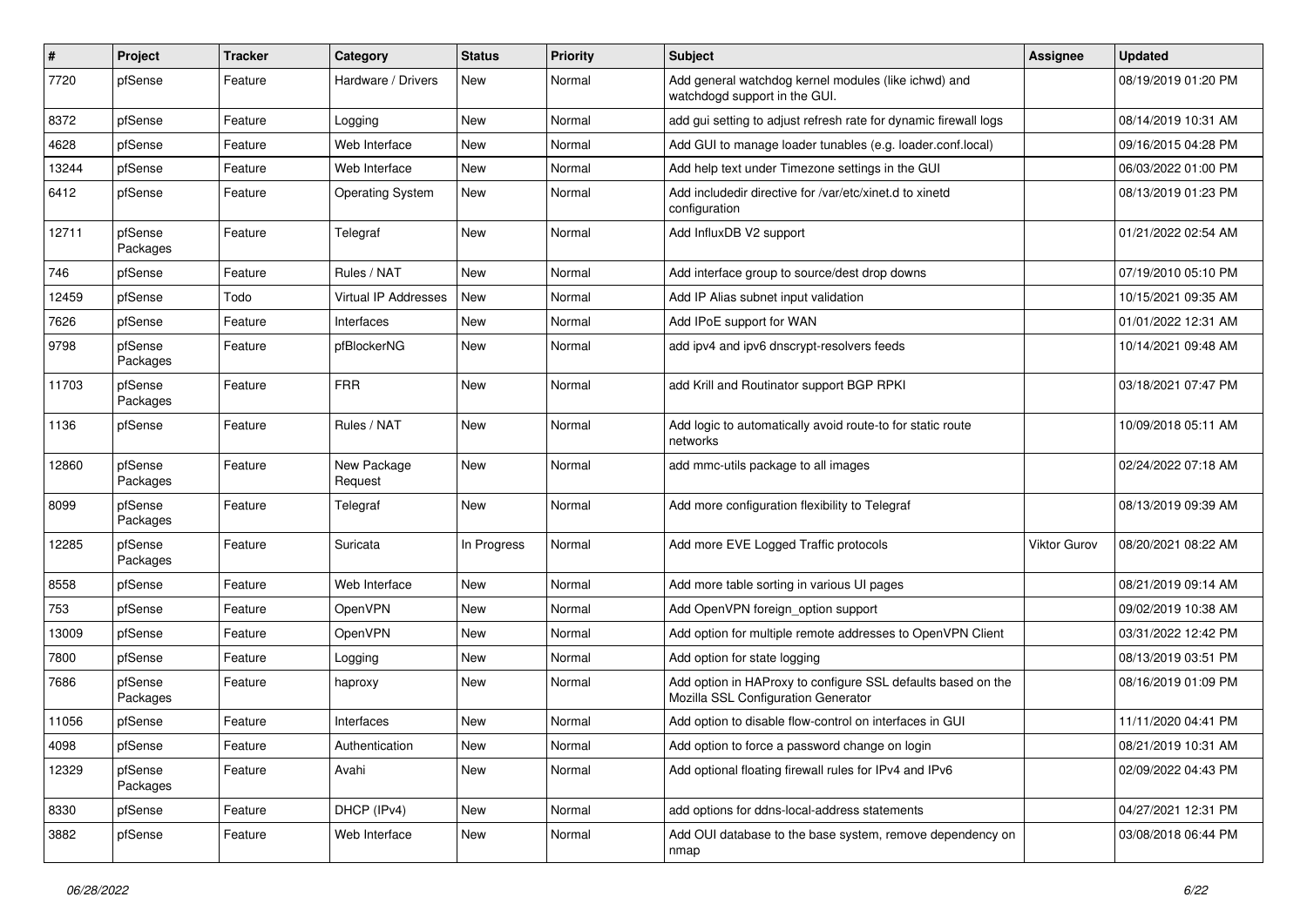| $\sharp$ | Project             | <b>Tracker</b> | Category                        | <b>Status</b>                 | <b>Priority</b> | <b>Subject</b>                                                                            | <b>Assignee</b>     | <b>Updated</b>      |
|----------|---------------------|----------------|---------------------------------|-------------------------------|-----------------|-------------------------------------------------------------------------------------------|---------------------|---------------------|
| 10547    | pfSense<br>Packages | Feature        | New Package<br>Request          | New                           | Normal          | Add package addrwatch. Addrwatch is like arpwatch but works<br>with ipv4 and ipv6         |                     | 05/11/2020 09:20 AM |
| 9315     | pfSense<br>Packages | Feature        | New Package<br>Request          | New                           | Normal          | Add Package: dnscrypt-proxy                                                               |                     | 03/05/2021 02:38 AM |
| 2771     | pfSense             | Feature        | Rules / NAT                     | <b>New</b>                    | Normal          | Add packet tracing simulator                                                              |                     | 08/13/2019 12:24 PM |
| 10839    | pfSense             | Feature        | <b>Traffic Shaper</b><br>(ALTQ) | New                           | Normal          | Add popular messengers to the Traffic Shaper Wizard                                       |                     | 08/18/2020 10:07 AM |
| 5360     | pfSense             | Feature        | UPnP/NAT-PMP                    | <b>New</b>                    | Normal          | Add possibility to configure independent "UPnP & NAT-PMP"<br>instances                    |                     | 10/31/2015 04:25 AM |
| 8216     | pfSense<br>Packages | Feature        | Telegraf                        | <b>New</b>                    | Normal          | Add prometheus output for telegraf                                                        |                     | 09/09/2020 05:33 AM |
| 9060     | pfSense             | Feature        | Logging                         | New                           | Normal          | add rule name filtering field for firewall log viewer                                     |                     | 08/14/2019 12:38 PM |
| 4997     | pfSense             | Feature        | Rules / NAT                     | New                           | Normal          | Add setting option to choose default log action for new firewall<br>rules                 |                     | 08/20/2019 03:29 PM |
| 9044     | pfSense<br>Packages | Feature        | New Package<br>Request          | <b>New</b>                    | Normal          | <b>Add SoftEther</b>                                                                      |                     | 11/02/2019 10:51 AM |
| 1979     | pfSense             | Feature        | Aliases / Tables                | <b>New</b>                    | Normal          | Add some default read-only system aliases                                                 | Jim Pingle          | 08/21/2019 11:01 AM |
| 9721     | pfSense<br>Packages | Feature        | Squid                           | Feedback                      | Normal          | add squidclient -h 127.0.0.1 mgr:info output to Diagnostics /<br>Squid and status.php     | <b>Viktor Gurov</b> | 04/22/2022 02:21 AM |
| 9222     | pfSense             | Feature        | Authentication                  | <b>New</b>                    | Normal          | Add sshquard log when release an IP                                                       |                     | 08/14/2019 01:00 PM |
| 13058    | pfSense             | Todo           | Rules / NAT                     | <b>New</b>                    | Normal          | Add static routes and directly connected networks back to<br>policy route negation rules  |                     | 04/13/2022 08:05 AM |
| 5525     | pfSense             | Feature        | OpenVPN                         | <b>New</b>                    | Normal          | Add static routes for OpenVPN client remote peer addresses<br>when using non-default WANs |                     | 11/25/2015 08:44 AM |
| 11997    | pfSense<br>Packages | <b>Bug</b>     | <b>IPsec Profile Wizard</b>     | New                           | Normal          | Add Support for Android Strongswan Profiles in the Profile<br>Wizard                      | Jim Pingle          | 07/10/2021 07:51 PM |
| 12507    | pfSense<br>Packages | <b>Bug</b>     | softflowd                       | <b>Pull Request</b><br>Review | Normal          | Add support for bi-directional flows in softflowd                                         |                     | 11/11/2021 03:53 AM |
| 13296    | pfSense             | Feature        | DHCP (IPv6)                     | New                           | Normal          | Add support for DHCP6 OPTION PD EXCLUDE (RFC 6603)                                        |                     | 06/24/2022 10:10 PM |
| 12286    | pfSense<br>Packages | <b>Bug</b>     | FreeRADIUS                      | New                           | Normal          | Add support for ntlm auth in LDAP                                                         |                     | 08/20/2021 08:27 AM |
| 13260    | pfSense             | Feature        | Authentication                  | New                           | Normal          | Add support for OpenVPN static-challenge                                                  |                     | 06/09/2022 02:04 PM |
| 10600    | pfSense<br>Packages | Feature        | pfBlockerNG                     | New                           | Normal          | Add support for pfBlockerNG "Action list" feature                                         |                     | 08/10/2020 02:39 AM |
| 11879    | pfSense<br>Packages | Feature        | <b>ACME</b>                     | Feedback                      | Normal          | Add support for SSL.com ACME server                                                       | Jim Pingle          | 03/02/2022 02:03 PM |
| 12281    | pfSense<br>Packages | Feature        | Nut                             | <b>New</b>                    | Normal          | Add support for Telegram/Pushover notifications                                           | Viktor Gurov        | 01/24/2022 07:25 AM |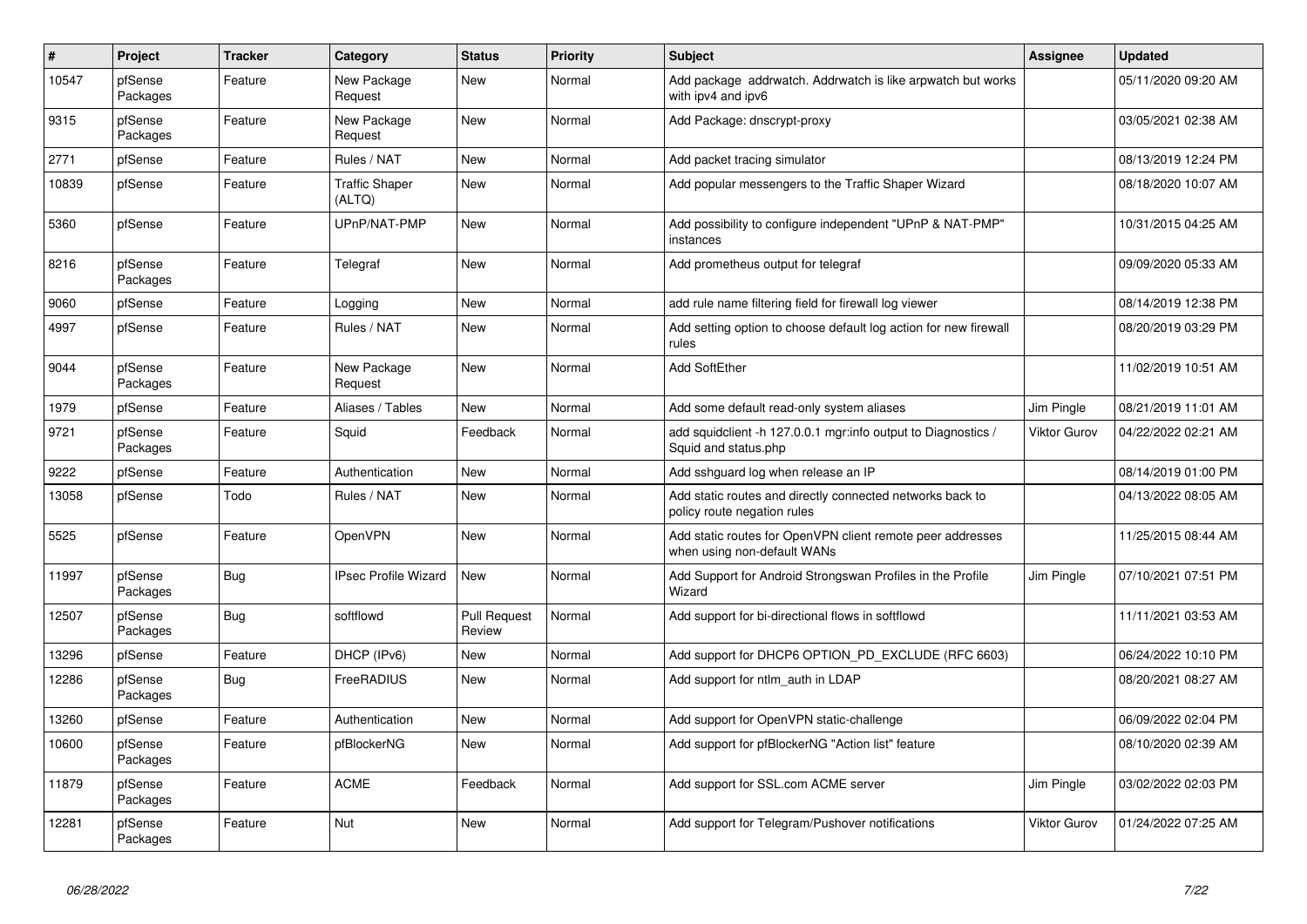| $\sharp$ | Project             | Tracker    | Category                 | <b>Status</b> | <b>Priority</b> | <b>Subject</b>                                                                                                   | <b>Assignee</b> | <b>Updated</b>      |
|----------|---------------------|------------|--------------------------|---------------|-----------------|------------------------------------------------------------------------------------------------------------------|-----------------|---------------------|
| 11931    | pfSense<br>Packages | Feature    | <b>ACME</b>              | New           | Normal          | Add support for validating a domain's ownership via Google<br>Cloud Cloud DNS                                    |                 | 02/15/2022 03:18 AM |
| 9238     | pfSense<br>Packages | Feature    | New Package<br>Request   | New           | Normal          | Add support for Zerotier                                                                                         |                 | 05/17/2021 01:58 PM |
| 12139    | pfSense             | Feature    | <b>DNS Forwarder</b>     | <b>New</b>    | Normal          | Add support in for specifying a DNSMASQ configuration file                                                       |                 | 07/16/2021 09:45 PM |
| 10223    | pfSense             | Feature    | Interfaces               | New           | Normal          | Add the ability to create additional loopback interfaces                                                         |                 | 12/15/2020 04:35 PM |
| 7922     | pfSense             | Feature    | Rules / NAT              | New           | Normal          | Add the option to select the ISP IPv6 Delegated Prefix as a<br>destination in firewall rules                     |                 | 10/10/2017 06:36 PM |
| 12882    | pfSense<br>Packages | Feature    | pfBlockerNG              | Feedback      | Normal          | Add the option to specify CURLOPT_INTERFACE in<br>pfBlockerNG IPv4/IPv6 lists                                    |                 | 03/24/2022 11:16 AM |
| 12676    | pfSense             | Feature    | Rules / NAT              | New           | Normal          | Add the Tagged option on the Port Forward rules edit page                                                        |                 | 01/11/2022 05:52 AM |
| 10514    | pfSense             | Feature    | Web Interface            | New           | Normal          | Add to every page an unparsed Notes field for administrative<br>reference                                        |                 | 04/30/2020 06:32 PM |
| 9800     | pfSense             | Feature    | Hardware / Drivers       | New           | Normal          | Add toggle for net.isr.dispatch=deferred in GUI                                                                  |                 | 09/29/2019 06:18 AM |
| 9591     | pfSense             | Feature    | Rules / NAT              | New           | Normal          | Add under firewall rules a search box                                                                            |                 | 08/14/2019 02:39 PM |
| 7852     | pfSense             | Feature    | <b>DNS Resolver</b>      | <b>New</b>    | Normal          | Add views support to Unbound GUI                                                                                 |                 | 09/11/2017 12:26 PM |
| 12905    | pfSense             | Bug        | Web Interface            | New           | Normal          | Add VLAN Re-assignment to Import Interface Mismatch Wizard                                                       |                 | 03/07/2022 08:05 AM |
| 11732    | pfSense Plus        | Feature    | Hardware / Drivers       | <b>New</b>    | Normal          | Add VXLAN Support to pfSense Plus                                                                                |                 | 03/15/2022 02:35 AM |
| 12980    | pfSense Docs        | Todo       | OpenVPN                  | Feedback      | Normal          | Add warnings against OpenVPN Shared Key mode                                                                     | Jim Pingle      | 03/24/2022 02:11 PM |
| 11280    | pfSense             | Todo       | WireGuard                | New           | Normal          | Add WireGuard to ALTQ list                                                                                       |                 | 04/27/2021 12:32 PM |
| 12859    | pfSense<br>Packages | Feature    | Zabbix                   | <b>New</b>    | Normal          | Add Zabbix 6.0 LTS (agent and proxy) packages                                                                    |                 | 02/23/2022 07:11 AM |
| 11410    | pfSense<br>Packages | Feature    | New Package<br>Request   | New           | Normal          | adding bpytop (former Bashtop)                                                                                   |                 | 07/26/2021 12:33 PM |
| 6517     | pfSense             | <b>Bug</b> | <b>IPsec</b>             | Confirmed     | Normal          | Adding mobile IPsec phase 2 entries requires restart of<br>strongswan                                            |                 | 06/21/2016 11:04 PM |
| 12658    | pfSense<br>Packages | Feature    | darkstat                 | New           | Normal          | Adding prometheus metrics to darkstat                                                                            |                 | 05/27/2022 09:44 PM |
| 4899     | pfSense             | Feature    | DHCP (IPv4)              | <b>New</b>    | Normal          | Additional BOOTP/DHCP Options should allow a force option                                                        |                 | 01/02/2018 02:24 PM |
| 790      | pfSense             | Feature    | <b>Operating System</b>  | New           | Normal          | Advanced options for dnsclient (resolv.conf)                                                                     |                 | 04/21/2022 12:39 PM |
| 13074    | pfSense Plus        | Bug        | Cryptographic<br>Modules | New           | Normal          | AES-GCM with SafeXcel on Netgate 2100 causes MBUF<br>overload                                                    |                 | 06/12/2022 11:14 AM |
| 9654     | pfSense             | <b>Bug</b> | <b>DNS Resolver</b>      | New           | Normal          | After reboot, the DNS resolver must be restarted before it will<br>advertise the ipv6 DNS address of the router. |                 | 11/20/2020 03:12 AM |
| 12708    | pfSense             | <b>Bug</b> | Aliases / Tables         | New           | Normal          | alias with non resolving DNS entry breaks underlying pf table                                                    |                 | 02/20/2022 06:13 PM |
| 6457     | pfSense             | Feature    | Installer                | New           | Normal          | Allow ability to configure AWS EC2 AMI via userdata                                                              |                 | 09/21/2020 02:54 PM |
| 946      | pfSense             | Feature    | <b>IPsec</b>             | New           | Normal          | Allow aliases to be used to define IPsec phase 2 networks                                                        |                 | 04/21/2022 12:39 PM |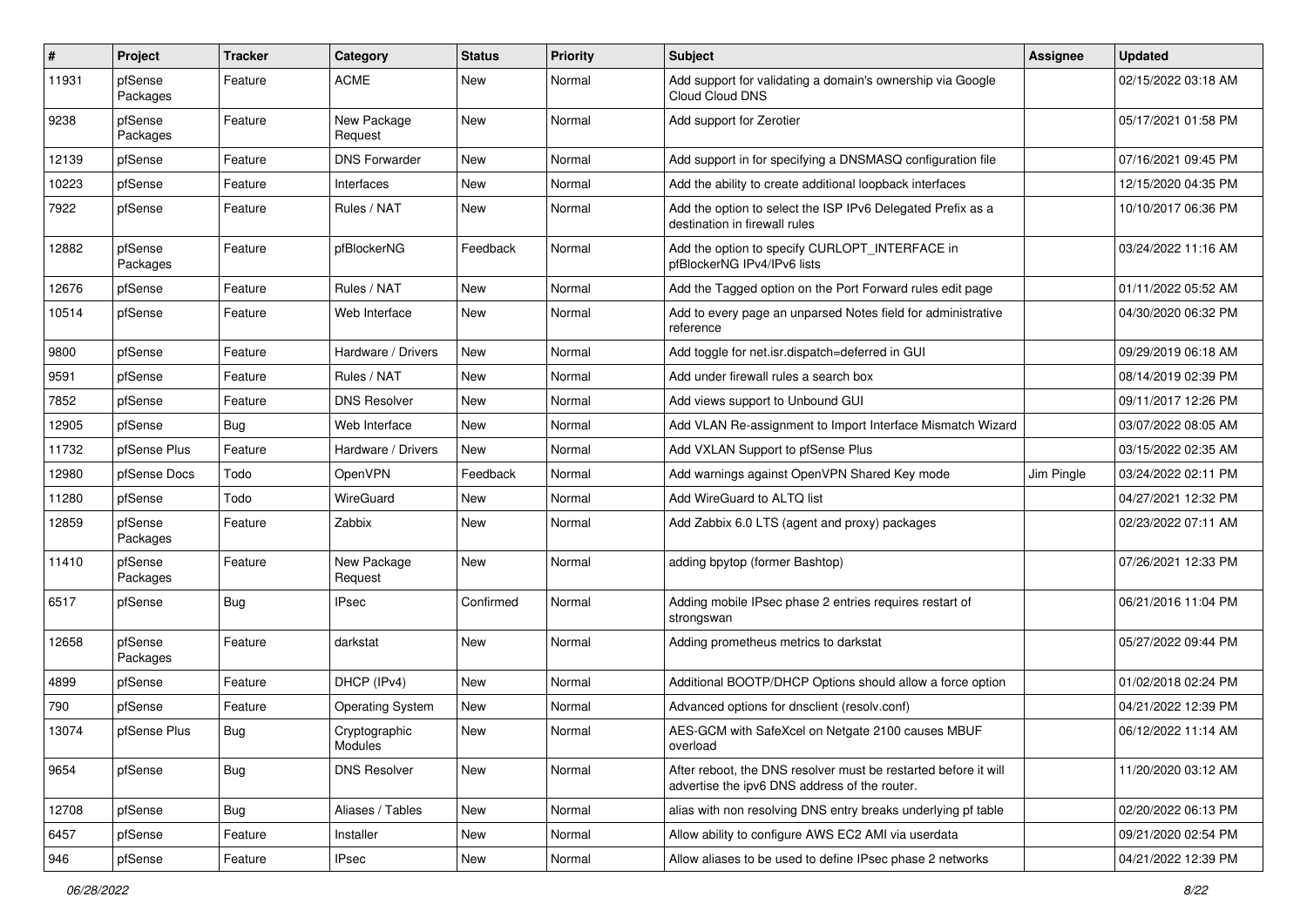| #     | Project             | <b>Tracker</b> | Category              | <b>Status</b>                 | <b>Priority</b> | <b>Subject</b>                                                                                          | <b>Assignee</b>   | <b>Updated</b>      |
|-------|---------------------|----------------|-----------------------|-------------------------------|-----------------|---------------------------------------------------------------------------------------------------------|-------------------|---------------------|
| 4989  | pfSense             | Feature        | <b>IPsec</b>          | New                           | Normal          | Allow all valid strongswan remote gateway options in gui                                                |                   | 08/20/2015 02:57 PM |
| 3862  | pfSense             | Feature        | <b>IGMP Proxy</b>     | New                           | Normal          | Allow configuration of IGMP proxy's 'quickleave' parameter from<br>the web interface                    |                   | 04/05/2016 03:24 AM |
| 3552  | pfSense             | Feature        | <b>PPP</b> Interfaces | <b>New</b>                    | Normal          | Allow configuring link keep-alive value in PPP                                                          |                   | 05/14/2014 10:26 AM |
| 12600 | pfSense             | Feature        | Aliases / Tables      | <b>New</b>                    | Normal          | allow custom mask for a network alias created from a FQDN                                               |                   | 12/15/2021 10:50 AM |
| 11927 | pfSense             | Feature        | DHCP (IPv4)           | Feedback                      | Normal          | Allow DHCP not to serve a gateway - small fix                                                           |                   | 01/03/2022 04:17 PM |
| 6776  | pfSense             | Feature        | Rules / NAT           | New                           | Normal          | Allow disabling of "filter rule association" by default                                                 |                   | 08/17/2021 10:56 AM |
| 9063  | pfSense             | Feature        | <b>Dynamic DNS</b>    | New                           | Normal          | Allow dynamic DNS client entry to specify which Check IP<br>service to use                              |                   | 10/24/2018 11:53 AM |
| 3623  | pfSense             | Feature        | Package System        | New                           | Normal          | Allow each package to choose if it is restarted on interface<br>events                                  |                   | 04/26/2014 01:00 PM |
| 5825  | pfSense             | Feature        | Authentication        | <b>New</b>                    | Normal          | Allow EAP-RADIUS for authentication servers                                                             |                   | 08/21/2019 10:32 AM |
| 4501  | pfSense             | Feature        | Notifications         | New                           | Normal          | Allow email report to send multiple destination                                                         |                   | 02/06/2016 04:07 AM |
| 7691  | pfSense<br>Packages | Feature        | Squid                 | New                           | Normal          | Allow for custom icap services for squid                                                                |                   | 08/24/2017 03:16 AM |
| 5629  | pfSense             | <b>Bug</b>     | <b>IPsec</b>          | <b>New</b>                    | Normal          | Allow for IPsec configuration using certs without a CA                                                  |                   | 12/31/2021 05:21 PM |
| 8769  | pfSense<br>Packages | Feature        | FreeRADIUS            | New                           | Normal          | Allow FreeRADIUS users to change their own Passwords and<br>Pins                                        |                   | 10/11/2018 11:34 AM |
| 6796  | pfSense             | Feature        | Interfaces            | <b>New</b>                    | Normal          | Allow hostnames as GRE and GIF endpoints                                                                |                   | 08/13/2019 02:35 PM |
| 7971  | pfSense             | Feature        | <b>Captive Portal</b> | New                           | Normal          | Allow import, export and synchronization of MACs under<br>Captive Portal service                        |                   | 10/19/2017 04:56 AM |
| 2693  | pfSense             | Feature        | Console Menu          | <b>New</b>                    | Normal          | Allow mapping mapping non-physical interfaces via console                                               | Mathieu<br>Simon  | 11/27/2012 03:00 PM |
| 1268  | pfSense             | Feature        | Certificates          | <b>New</b>                    | Normal          | Allow mass renewing of certs                                                                            |                   | 11/01/2019 03:17 PM |
| 6956  | pfSense             | Feature        | Captive Portal        | New                           | Normal          | Allow more control over concurrent logins                                                               |                   | 11/23/2016 12:01 PM |
| 371   | pfSense             | Feature        | Rules / NAT           | New                           | Normal          | Allow moving of bogon and RFC 1918 rules                                                                |                   | 02/06/2016 04:53 AM |
| 10890 | pfSense             | Feature        | Interfaces            | <b>New</b>                    | Normal          | Allow multiple assigned interfaces to track status of a single<br>switch port                           |                   | 09/14/2020 07:20 AM |
| 6604  | pfSense             | Feature        | <b>NTPD</b>           | <b>New</b>                    | Normal          | Allow NTP server list to be overridden by DHCP/PPP                                                      |                   | 08/13/2019 01:39 PM |
| 13094 | pfSense             | Feature        | Packet Capture        | <b>Pull Request</b><br>Review | Normal          | Allow packet capture filtering in tagged packets                                                        | Marcos<br>Mendoza | 04/24/2022 06:06 PM |
| 10841 | pfSense<br>Packages | Feature        | pfBlockerNG           | New                           | Normal          | Allow per Source/VLAN/Network individual black&whitelists                                               |                   | 10/18/2020 07:42 AM |
| 2479  | pfSense             | Feature        | Dashboard             | New                           | Normal          | Allow reordering of the traffic graphs on the dashboard                                                 |                   | 06/08/2012 04:13 PM |
| 1935  | pfSense             | Feature        | Rules / NAT           | New                           | Normal          | Allow rule with max-src-conn-* options to make conditional use<br>of "overload <virusprot>"</virusprot> |                   | 10/07/2011 09:31 AM |
| 8178  | pfSense             | Feature        | Package System        | New                           | Normal          | Allow setting attributes for form elements in package XML                                               |                   | 12/09/2017 07:48 PM |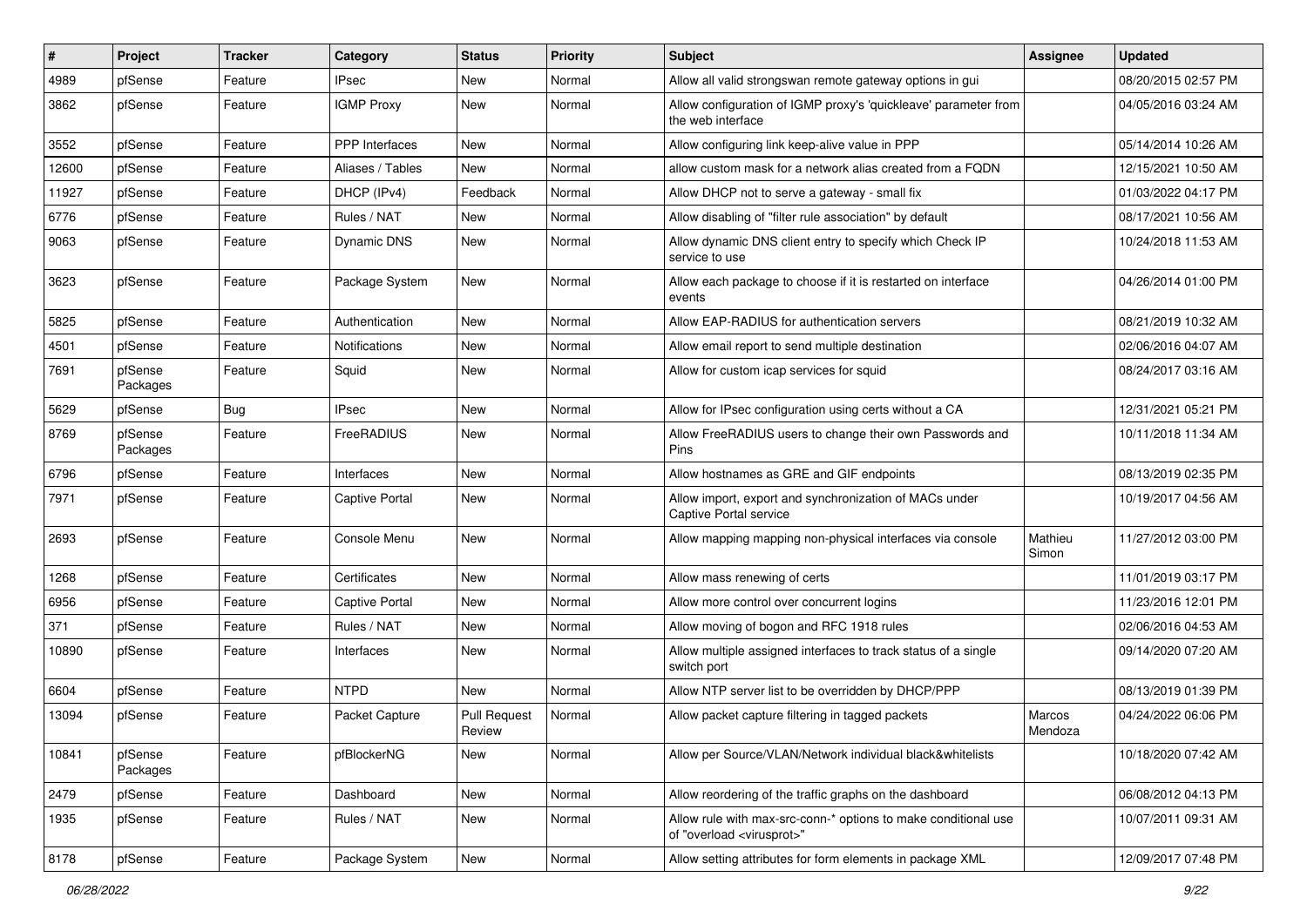| #     | Project             | <b>Tracker</b> | Category                        | <b>Status</b> | <b>Priority</b> | <b>Subject</b>                                                                                          | <b>Assignee</b>      | <b>Updated</b>      |
|-------|---------------------|----------------|---------------------------------|---------------|-----------------|---------------------------------------------------------------------------------------------------------|----------------------|---------------------|
| 12077 | pfSense             | Feature        | Gateways                        | New           | Normal          | Allow stick-connections per gateway group                                                               |                      | 06/24/2021 08:45 AM |
| 10653 | pfSense<br>Packages | Feature        | <b>FRR</b>                      | New           | Normal          | Allow to download frr status                                                                            | Jim Pingle           | 06/11/2020 01:21 AM |
| 10468 | pfSense             | Feature        | Web Interface                   | New           | Normal          | Allow to download log files from WebGUI                                                                 |                      | 04/17/2020 06:17 AM |
| 12473 | pfSense             | Feature        | <b>IPsec</b>                    | New           | Normal          | Allow user adjustment of IPsec Keep Alive periodic checks                                               |                      | 12/22/2021 05:59 AM |
| 10843 | pfSense             | Feature        | Authentication                  | New           | Normal          | Allow user manager settings to specify multiple authentication<br>servers                               |                      | 01/13/2022 07:22 AM |
| 7216  | pfSense             | Feature        | Web Interface                   | <b>New</b>    | Normal          | Allow user to choose date display format                                                                | <b>Phillip Davis</b> | 02/02/2018 04:20 PM |
| 8483  | pfSense             | Feature        | <b>Traffic Shaper</b><br>(ALTQ) | New           | Normal          | Allow user to choose order of Queues status                                                             |                      | 08/21/2019 09:12 AM |
| 11757 | pfSense             | Feature        | <b>XMLRPC</b>                   | <b>New</b>    | Normal          | Allow XMLRPC sync to bypass default auth server in favor of<br>local database                           |                      | 03/30/2021 03:18 PM |
| 13215 | pfSense             | <b>Bug</b>     | Captive Portal                  | Assigned      | Normal          | Allowed MAC/IP/Hostname traffic counts for authorized users                                             | Reid<br>Linnemann    | 05/31/2022 05:31 PM |
| 12903 | pfSense             | Feature        | <b>Notifications</b>            | <b>New</b>    | Normal          | alternative authentication methods for email notifications?                                             |                      | 03/07/2022 07:52 AM |
| 4406  | pfSense             | <b>Bug</b>     | <b>Operating System</b>         | Confirmed     | Normal          | ALTQ problems with wireless cloned interfaces                                                           | Luiz Souza           | 11/19/2015 12:06 AM |
| 10765 | pfSense             | <b>Bug</b>     | Authentication                  | New           | Normal          | Ampersands in Idap extended query are escaped twice                                                     |                      | 09/02/2020 07:55 AM |
| 10845 | pfSense<br>Packages | <b>Bug</b>     | apcupsd                         | New           | Normal          | apcupsd doesn't stop when not enabled                                                                   |                      | 08/24/2020 10:16 AM |
| 9310  | pfSense Docs        | Correction     | Products                        | New           | Normal          | Appliances with internal switch need the MAC Address section<br>of their Getting Started guides updated | Jim Pingle           | 09/23/2020 10:24 AM |
| 12101 | pfSense<br>Packages | Bug            | arpwatch                        | Assigned      | Normal          | ArpWatch Suppression Mac for "flip-flop" not suppressing                                                | Viktor Gurov         | 10/09/2021 07:19 PM |
| 9676  | pfSense<br>Packages | <b>Bug</b>     | pfBlockerNG                     | <b>New</b>    | Normal          | AS lookup fails                                                                                         |                      | 12/26/2019 12:17 AM |
| 7757  | pfSense             | <b>Bug</b>     | Backup / Restore                | New           | Normal          | Auto Config Backup fails to upload unless Default Gateway is<br><b>up</b>                               |                      | 08/16/2019 12:47 PM |
| 12553 | pfSense             | Feature        | Backup / Restore                | New           | Normal          | Auto Config Backup: Allow selecting multiple backups for<br>deletion                                    |                      | 02/22/2022 04:27 AM |
| 7602  | pfSense             | Feature        | <b>Operating System</b>         | <b>New</b>    | Normal          | Auto-Create bootable USB for recovery                                                                   |                      | 08/13/2019 09:50 AM |
| 9775  | pfSense             | Feature        | Backup / Restore                | New           | Normal          | AutoConfigBackup - Rolling per day/hour cap on changes,<br>retention policy                             |                      | 09/20/2019 09:19 AM |
| 4681  | pfSense             | Feature        | Backup / Restore                | New           | Normal          | AutoConfigBackup make a way to easily download a saved<br>backup                                        |                      | 08/16/2019 12:46 PM |
| 3053  | pfSense             | Feature        | Captive Portal                  | New           | Normal          | Automatically add DHCP static addresses to CP passthru-mac                                              |                      | 06/21/2013 11:54 AM |
| 2443  | pfSense             | Feature        | PPP Interfaces                  | New           | Normal          | Automatically start 3G usb interfaces upon plugin                                                       |                      | 05/20/2012 05:37 PM |
| 9495  | pfSense<br>Packages | <b>Bug</b>     | AWS VPC                         | New           | Normal          | AWS VPC VPN wizard produces incorrect config (SHA256<br>should be SHA1)                                 |                      | 08/19/2019 02:45 PM |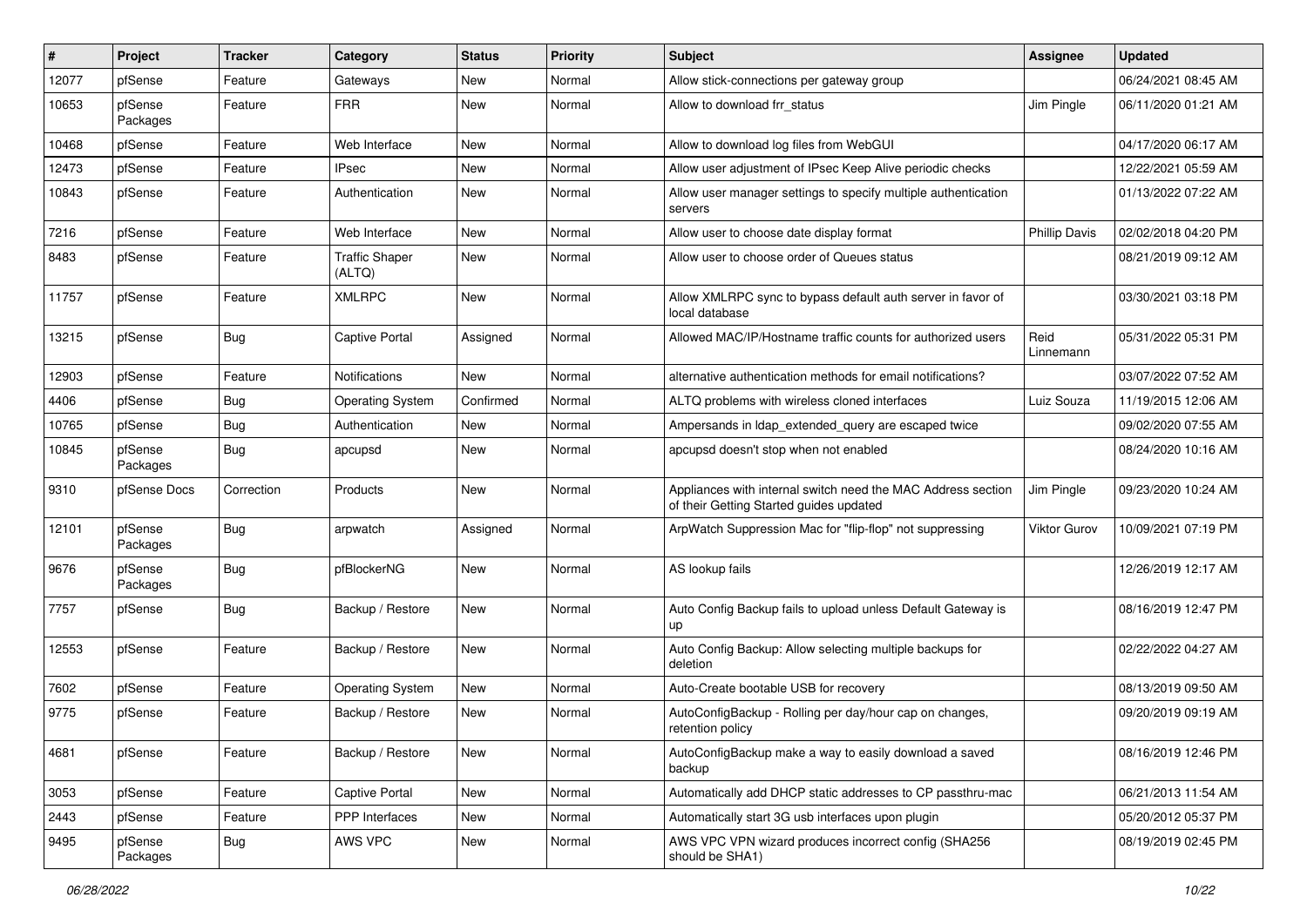| #     | Project             | <b>Tracker</b> | Category                | <b>Status</b>                 | <b>Priority</b> | Subject                                                                                                  | <b>Assignee</b>     | <b>Updated</b>      |
|-------|---------------------|----------------|-------------------------|-------------------------------|-----------------|----------------------------------------------------------------------------------------------------------|---------------------|---------------------|
| 9497  | pfSense<br>Packages | <b>Bug</b>     | AWS VPC                 | New                           | Normal          | AWS VPN Wizard: WebGUI times out.                                                                        |                     | 11/13/2019 10:07 AM |
| 10000 | pfSense             | <b>Bug</b>     | <b>Dynamic DNS</b>      | New                           | Normal          | Azure Dynamic DNS A and AAAA Records for Apex Zone                                                       |                     | 03/31/2020 09:03 AM |
| 13187 | pfSense             | Documentation  | Upgrade                 | New                           | Normal          | Azure Frequently asked questions                                                                         |                     | 05/20/2022 06:52 AM |
| 11110 | pfSense             | <b>Bug</b>     | Backup / Restore        | <b>New</b>                    | Normal          | Backup file should be checked before restoring a specific area                                           |                     | 12/05/2020 02:50 PM |
| 11098 | pfSense<br>Packages | <b>Bug</b>     | Backup                  | Feedback                      | Normal          | Backup Files and Directories plugin crashes firewall if /root<br>specified as backup location            | Viktor Gurov        | 12/23/2021 10:45 AM |
| 286   | pfSense             | Feature        | Backup / Restore        | <b>New</b>                    | Normal          | Backup/restore users individually                                                                        |                     | 01/09/2021 03:48 PM |
| 9982  | pfSense<br>Packages | Feature        | Squid                   | Feedback                      | Normal          | basic_Idap_auth TLS connection                                                                           | <b>Viktor Gurov</b> | 04/22/2022 02:21 AM |
| 12504 | pfSense             | Bug            | Interfaces              | New                           | Normal          | BCM57412 NetXtreme-E 10Gb RDMA Ethernet controller issue                                                 |                     | 11/05/2021 04:51 AM |
| 13256 | pfSense             | Feature        | DHCP (IPv4)             | New                           | Normal          | Better handling of duplicate IPs in static DHCP assignments                                              |                     | 06/11/2022 04:51 PM |
| 12167 | pfSense<br>Packages | <b>Bug</b>     | <b>FRR</b>              | Feedback                      | Normal          | BGP TCP setkey not set if neighbor is in peer group                                                      | <b>Viktor Gurov</b> | 09/16/2021 09:38 AM |
| 13002 | pfSense<br>Packages | Regression     | <b>BIND</b>             | Feedback                      | Normal          | BIND 9.16_13 could not find existing DNSSEC keys at<br>/cf/named/etc/namedb/keys due to directory change | Viktor Gurov        | 03/31/2022 12:14 PM |
| 13114 | pfSense<br>Packages | <b>Bug</b>     | <b>BIND</b>             | Feedback                      | Normal          | BIND calls rndc in rc stop when named is not running                                                     | <b>Stuart Wyatt</b> | 05/04/2022 12:41 PM |
| 10445 | pfSense<br>Packages | <b>Bug</b>     | <b>BIND</b>             | Feedback                      | Normal          | BIND crashed when added RPZ. rpz is not a master or slave<br>zone.                                       |                     | 04/21/2022 12:40 PM |
| 12869 | pfSense<br>Packages | <b>Bug</b>     | <b>BIND</b>             | Feedback                      | Normal          | Bind DNS Package AAAA filtering Broken on new ZFS Installs                                               | <b>Viktor Gurov</b> | 03/09/2022 12:38 PM |
| 11634 | pfSense<br>Packages | Regression     | <b>BIND</b>             | <b>New</b>                    | Normal          | bind hangs when pfsense is reconnecting as an openvpn client<br>to a TUN openvpn server                  |                     | 03/14/2021 07:23 AM |
| 8197  | pfSense<br>Packages | <b>Bug</b>     | <b>BIND</b>             | New                           | Normal          | BIND UI fails to properly update zone with inline DNSSEC<br>signing enabled                              |                     | 02/18/2019 05:23 PM |
| 10330 | pfSense<br>Packages | <b>Bug</b>     | <b>BIND</b>             | Feedback                      | Normal          | BIND zone configuration displays wrong DS resource record<br>with inline DNSSEC signing enabled          |                     | 04/21/2022 12:40 PM |
| 11742 | pfSense<br>Packages | <b>Bug</b>     | Suricata                | <b>New</b>                    | Normal          | Blocking / Unblocking is not working correctly.                                                          |                     | 09/01/2021 11:08 AM |
| 6333  | pfSense             | <b>Bug</b>     | Gateway Monitoring      | Confirmed                     | Normal          | Bootup starts/restarts dpinger multiple times                                                            | Luiz Souza          | 11/16/2020 01:11 PM |
| 10936 | pfSense<br>Packages | <b>Bug</b>     | haproxy                 | Feedback                      | Normal          | both haproxy/haproxy-devel non-existent option lb-agent-chk                                              |                     | 04/21/2022 12:40 PM |
| 7182  | pfSense             | Feature        | Dashboard               | New                           | Normal          | Break up System Widget on the Dashboard                                                                  |                     | 08/21/2019 08:59 AM |
| 2386  | pfSense             | Feature        | Interfaces              | <b>Pull Request</b><br>Review | Normal          | Bridge member that is not an assigned interface                                                          | <b>Viktor Gurov</b> | 12/02/2020 06:01 AM |
| 6580  | pfSense             | <b>Bug</b>     | <b>Operating System</b> | Confirmed                     | Normal          | Bridge with down member interface sends ICMP unreachables<br>where it shouldn't                          |                     | 07/05/2016 05:40 PM |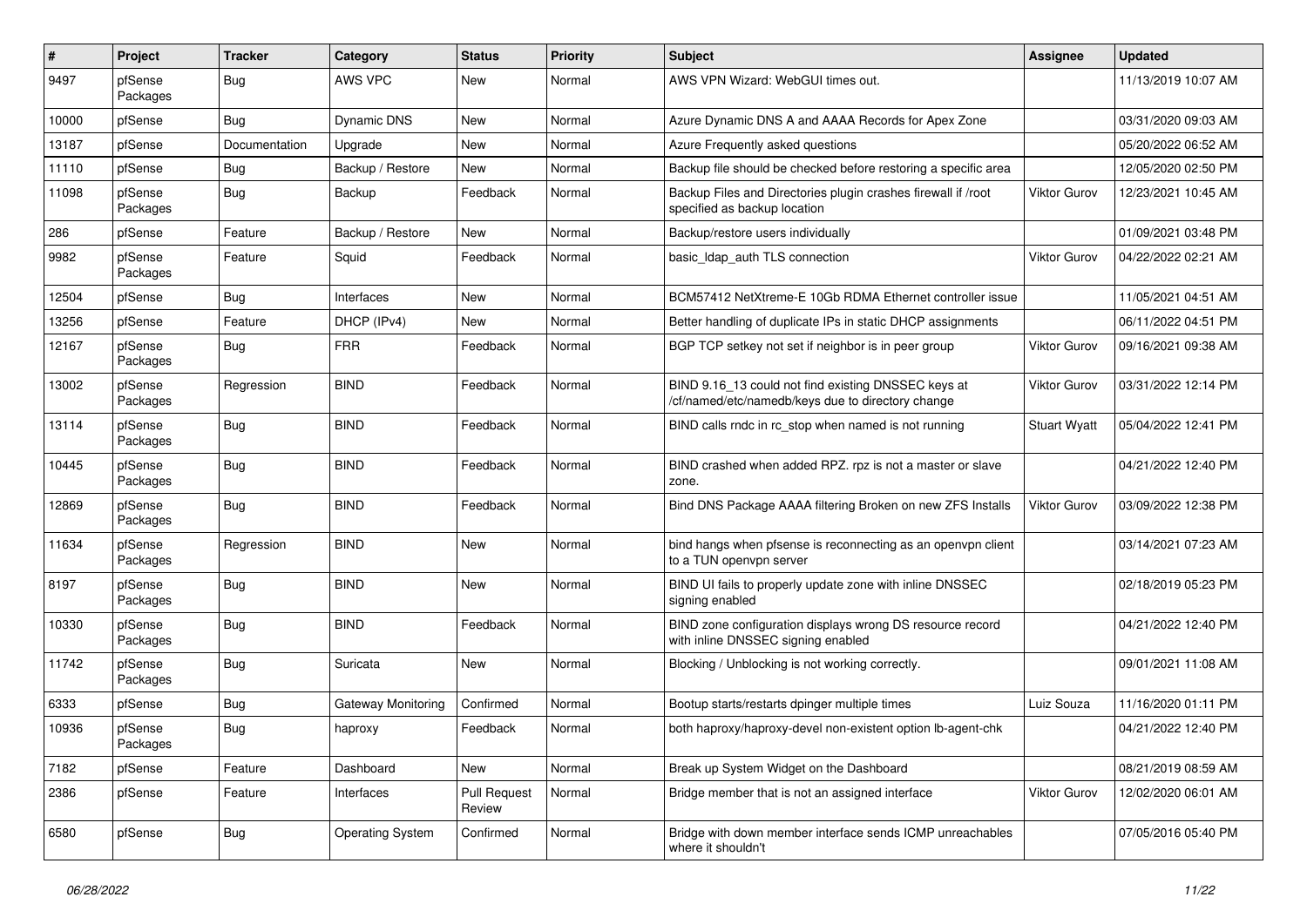| #     | Project             | <b>Tracker</b> | Category                        | <b>Status</b> | Priority | Subject                                                                                                                 | <b>Assignee</b>      | <b>Updated</b>      |
|-------|---------------------|----------------|---------------------------------|---------------|----------|-------------------------------------------------------------------------------------------------------------------------|----------------------|---------------------|
| 11139 | pfSense             | Documentation  | Interfaces                      | New           | Normal   | <b>Bridges and VLANs</b>                                                                                                |                      | 12/07/2020 12:32 PM |
| 13225 | pfSense             | Bug            | Interfaces                      | <b>New</b>    | Normal   | Bridges with QinQ interfaces not properly set up at boot                                                                | Viktor Gurov         | 05/27/2022 08:19 AM |
| 11890 | pfSense<br>Packages | Feature        | New Package<br>Request          | New           | Normal   | Browser-based "clientless" VPN                                                                                          |                      | 05/05/2021 07:26 AM |
| 12144 | pfSense             | Bug            | <b>Operating System</b>         | In Progress   | Normal   | Bug in "df -t" filtering if two filesystems use the same<br>mountpoint                                                  | Mateusz<br>Guzik     | 09/10/2021 10:07 AM |
| 4088  | pfSense<br>Packages | <b>Bug</b>     | squidguard                      | Feedback      | Normal   | Buggy squidgurd config file is created                                                                                  | Viktor Gurov         | 01/28/2021 10:01 AM |
| 8324  | pfSense             | Bug            | Hardware / Drivers              | New           | Normal   | bxe cards require promisc for OSPF                                                                                      | Luiz Souza           | 05/25/2020 03:19 PM |
| 11925 | pfSense             | Bug            | OpenVPN                         | New           | Normal   | Calling-Station-Id always set to WAN IP                                                                                 |                      | 05/14/2021 09:27 AM |
| 4707  | pfSense             | Feature        | Rules / NAT                     | New           | Normal   | Can't override block port 0 rules in filter.inc                                                                         |                      | 08/13/2019 12:53 PM |
| 1620  | pfSense<br>Packages | Bug            | Squid                           | New           | Normal   | Can't use transparent proxy when using bridge.                                                                          |                      | 10/07/2021 04:19 AM |
| 12542 | pfSense             | Bug            | Virtual IP Addresses            | New           | Normal   | Cannot assign a same IPv6 Link-Local address to different<br>interfaces                                                 |                      | 11/25/2021 01:41 AM |
| 8263  | pfSense             | <b>Bug</b>     | <b>Traffic Shaper</b><br>(ALTQ) | <b>New</b>    | Normal   | Cannot create a nonlinear `Link Share` service curve because<br>of: "the sum of the child bandwidth higher than parent" |                      | 11/05/2020 07:31 AM |
| 8614  | pfSense             | <b>Bug</b>     | DHCP (IPv4)                     | <b>New</b>    | Normal   | Cannot remove Additional BOOTP/DHCP Options                                                                             |                      | 08/21/2019 09:15 AM |
| 12737 | pfSense             | <b>Bug</b>     | Certificates                    | New           | Normal   | CApath is not defined by default in curl                                                                                |                      | 05/17/2022 02:30 PM |
| 7403  | pfSense<br>Packages | <b>Bug</b>     | FreeRADIUS                      | New           | Normal   | Captive Portal + freeradius2 + MySQL problems with German<br>Umlaut                                                     |                      | 03/17/2017 09:12 AM |
| 11189 | pfSense             | Feature        | <b>Captive Portal</b>           | <b>New</b>    | Normal   | Captive Portal - Tarpit option                                                                                          |                      | 12/23/2020 06:44 PM |
| 11388 | pfSense<br>Packages | <b>Bug</b>     | FreeRADIUS                      | Feedback      | Normal   | Captive Portal authentication error with MySQL backend                                                                  | Viktor Gurov         | 02/10/2021 08:54 AM |
| 13226 | pfSense             | Bug            | <b>Captive Portal</b>           | Confirmed     | Normal   | Captive Portal doesn't disconnect established OpenVPN link                                                              | Reid<br>Linnemann    | 05/30/2022 10:38 AM |
| 1831  | pfSense             | Feature        | <b>Captive Portal</b>           | <b>New</b>    | Normal   | Captive portal IPv6 support                                                                                             | Reid<br>Linnemann    | 05/25/2022 07:57 AM |
| 1675  | pfSense             | Bug            | <b>Captive Portal</b>           | New           | Normal   | Captive portal logout problems with pop-up blockers.                                                                    | <b>Jared Dillard</b> | 03/28/2016 01:37 PM |
| 2963  | pfSense             | Feature        | <b>Captive Portal</b>           | New           | Normal   | Captive Portal MAC authentication request                                                                               |                      | 08/22/2017 09:09 PM |
| 9627  | pfSense             | Feature        | <b>Captive Portal</b>           | New           | Normal   | Captive Portal only shows authenticated users                                                                           |                      | 08/14/2019 02:48 PM |
| 12357 | pfSense             | <b>Bug</b>     | <b>Captive Portal</b>           | New           | Normal   | Captive Portal popup Logout button loads full login page in<br>popup when clicked                                       |                      | 10/27/2021 12:10 PM |
| 2573  | pfSense             | Feature        | Captive Portal                  | New           | Normal   | Captive Portal support of RADIUS POD (Packet of Disconnect)                                                             |                      | 10/17/2016 03:14 AM |
| 2025  | pfSense             | Feature        | Captive Portal                  | New           | Normal   | Captive Portal: Easy accessible Logout page instead of Logout<br>pop-up window                                          |                      | 02/06/2016 04:59 AM |
| 8251  | pfSense<br>Packages | <b>Bug</b>     | FreeRADIUS                      | Feedback      | Normal   | Captiveportal + FreeRadius "Last activity" resets to Session<br>start                                                   |                      | 08/13/2019 11:10 AM |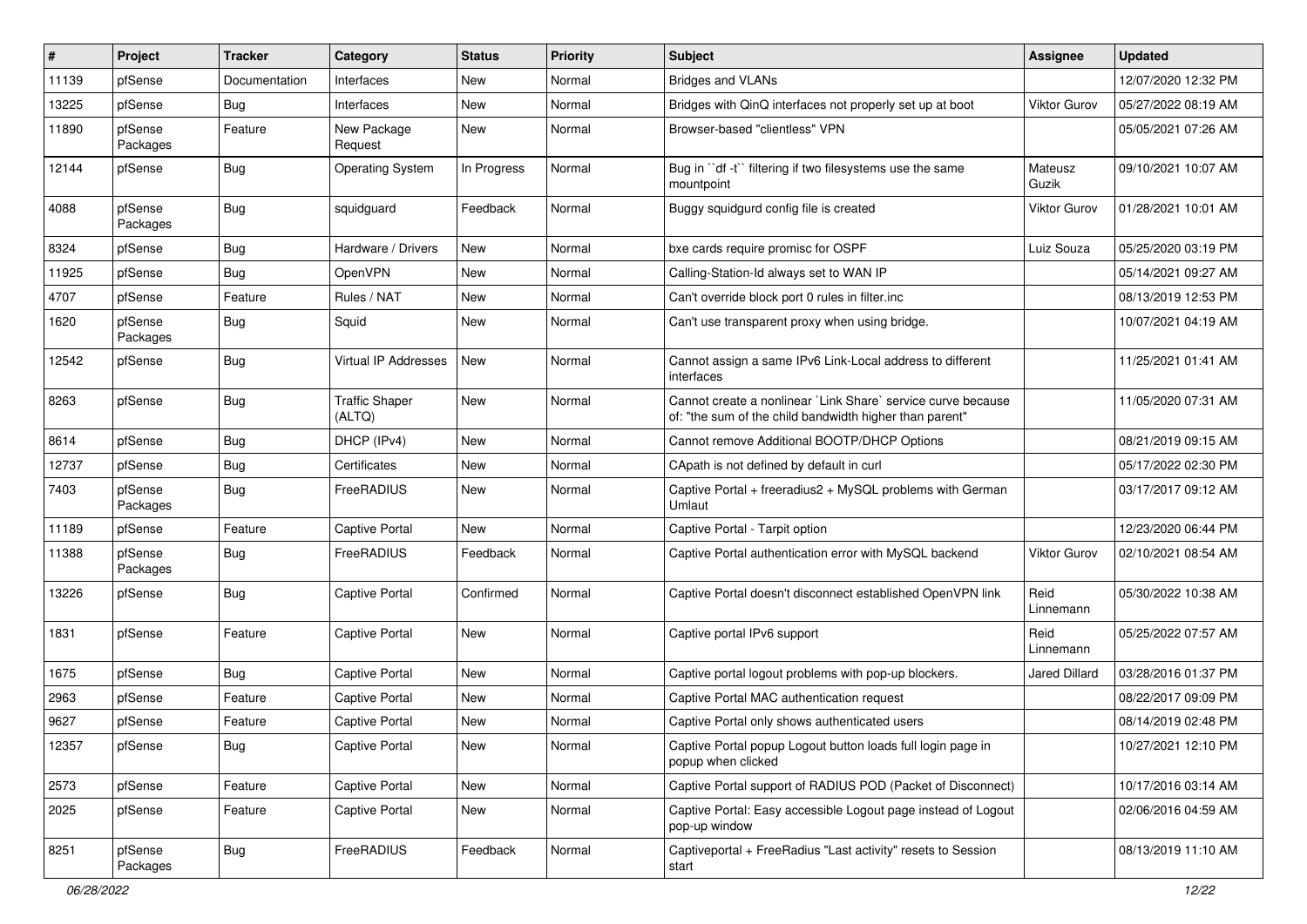| #     | Project             | <b>Tracker</b> | Category                 | <b>Status</b>                 | Priority | <b>Subject</b>                                                                                                  | Assignee         | <b>Updated</b>      |
|-------|---------------------|----------------|--------------------------|-------------------------------|----------|-----------------------------------------------------------------------------------------------------------------|------------------|---------------------|
| 13222 | pfSense             | Bug            | UPnP/NAT-PMP             | New                           | Normal   | CARP IP does not listen for NAT-PMP packets                                                                     |                  | 05/26/2022 02:28 PM |
| 12581 | pfSense             | Regression     | DHCP (IPv6)              | New                           | Normal   | CARP IPv6 assigned address does not get advertised to<br>endpoints with RADV                                    |                  | 12/16/2021 02:34 PM |
| 13063 | pfSense<br>Packages | Feature        | Cellular                 | <b>Pull Request</b><br>Review | Normal   | Cellular package shall support more modems and NMEA port                                                        |                  | 05/06/2022 02:38 PM |
| 12382 | pfSense             | Regression     | <b>OpenVPN</b>           | <b>New</b>                    | Normal   | Certificate Depth checking creates OpenVPN micro-outages<br>every time a user authenticates after 2.5.2 upgrade |                  | 01/17/2022 04:17 AM |
| 12036 | pfSense<br>Packages | Bug            | Zabbix                   | Feedback                      | Normal   | Certificate Manager page do not show Zabbix used certificates                                                   | Viktor Gurov     | 07/15/2021 11:46 AM |
| 12206 | pfSense<br>Packages | Bug            | NET-SNMP                 | Feedback                      | Normal   | Certificate Manager page doesn't show Net-SNMP used<br>certificates                                             | Viktor Gurov     | 12/30/2021 09:40 AM |
| 11203 | pfSense             | Bug            | Certificates             | New                           | Normal   | certificate manager very slow                                                                                   |                  | 12/31/2020 11:57 AM |
| 13305 | pfSense             | Feature        | Certificates             | <b>New</b>                    | Normal   | Certificate Revocation page should show expiration date                                                         |                  | 06/27/2022 10:26 AM |
| 10729 | pfSense             | <b>Bug</b>     | Package System           | <b>New</b>                    | Normal   | Certificate verification failed for pkg.freebsd.org                                                             |                  | 07/05/2020 01:12 AM |
| 6624  | pfSense             | <b>Bug</b>     | <b>IPsec</b>             | Confirmed                     | Normal   | changes in IPsec config should down the connection                                                              | Jim Pingle       | 08/02/2021 12:08 PM |
| 12926 | pfSense             | Bug            | Interfaces               | Feedback                      | Normal   | Changing LAGG type on CARP interfaces makes VIPs go to an<br>"init" State                                       |                  | 03/10/2022 10:52 AM |
| 13014 | pfSense             | <b>Bug</b>     | <b>IPsec</b>             | <b>New</b>                    | Normal   | Charon.vici can get in a bad state                                                                              | Mateusz<br>Guzik | 05/24/2022 05:05 PM |
| 9916  | pfSense<br>Packages | Feature        | <b>BIND</b>              | Feedback                      | Normal   | Check allow-transfer in custom option when the zone is slave                                                    |                  | 04/21/2022 12:40 PM |
| 11054 | pfSense<br>Packages | <b>Bug</b>     | FreeRADIUS               | Assigned                      | Normal   | Check Client Certificate CN not working as described                                                            | Viktor Gurov     | 12/14/2021 07:22 AM |
| 5786  | pfSense             | Bug            | Web Interface            | New                           | Normal   | Check WebConfigurator port for conflicts                                                                        |                  | 04/21/2022 12:39 PM |
| 11625 | pfSense             | Feature        | <b>OpenVPN</b>           | New                           | Normal   | Cisco-AVPair aliases support                                                                                    |                  | 03/05/2021 12:35 AM |
| 13137 | pfSense<br>Packages | Feature        | pfBlockerNG              | New                           | Normal   | ckuethe/doh-blocklist.txt add to DoH feeds                                                                      |                  | 05/07/2022 02:39 AM |
| 13073 | pfSense<br>Packages | Bug            | Squid                    | New                           | Normal   | ClamAV - clamd dies with high CPU load and thus the C-ICAP<br>of squid-reverse proxy causes http:500 errors     |                  | 04/19/2022 05:38 AM |
| 12922 | pfSense             | Bug            | DHCP (IPv4)              | <b>New</b>                    | Normal   | Classless static routes received on DHCP WAN can override<br>chosen default gateway                             |                  | 03/28/2022 10:08 AM |
| 11363 | pfSense             | <b>Bug</b>     | Installer                | <b>New</b>                    | Normal   | Clean Install 2.5.0 fails due to hardware incompability                                                         |                  | 02/04/2021 11:06 AM |
| 12188 | pfSense<br>Packages | Bug            | OpenVPN Client<br>Export | New                           | Normal   | client export breaks multi remote configurations                                                                |                  | 10/02/2021 05:58 PM |
| 12877 | pfSense             | Bug            | Dynamic DNS              | Feedback                      | Normal   | Cloudflare DynDNS fails to update more than two addresses                                                       |                  | 05/29/2022 06:56 PM |
| 6470  | pfSense<br>Packages | Feature        | New Package<br>Request   | New                           | Normal   | CloudFlare Integration Module                                                                                   |                  | 08/13/2019 01:23 PM |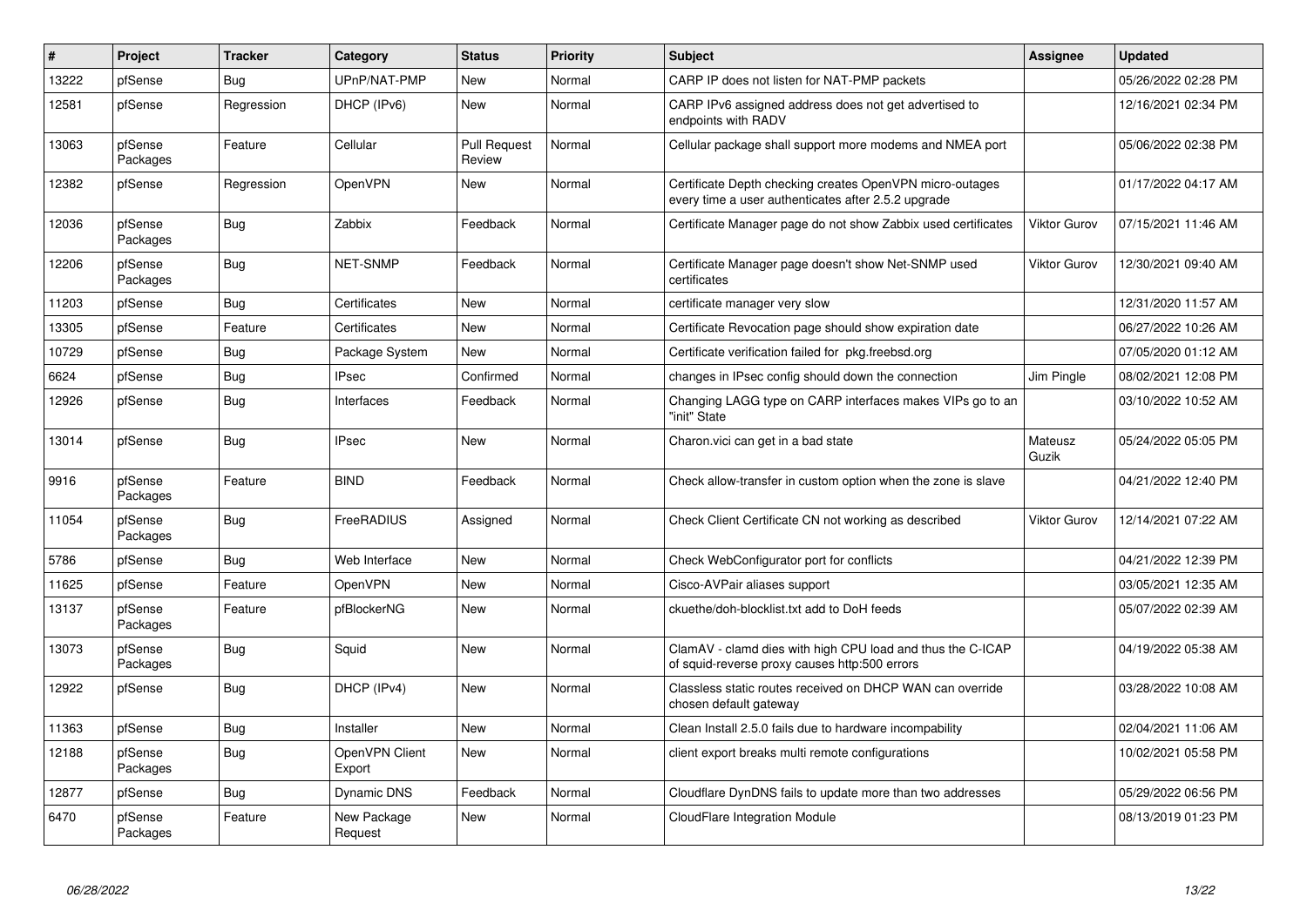| $\sharp$ | Project             | <b>Tracker</b> | Category                            | <b>Status</b>                 | <b>Priority</b> | <b>Subject</b>                                                                                | <b>Assignee</b> | <b>Updated</b>      |
|----------|---------------------|----------------|-------------------------------------|-------------------------------|-----------------|-----------------------------------------------------------------------------------------------|-----------------|---------------------|
| 12942    | pfSense             | Bug            | Gateways                            | <b>New</b>                    | Normal          | Code to kill states for old gateway when reconnecting an<br>interface is incorrect            | Jim Pingle      | 03/22/2022 01:25 PM |
| 13268    | pfSense             | Todo           | Console Menu                        | Ready To<br>Test              | Normal          | columns don't align nicely in console with medium-long<br>interface names                     |                 | 06/12/2022 10:32 PM |
| 7988     | pfSense             | Feature        | Web Interface                       | <b>New</b>                    | Normal          | Compact Theme based on Compact-RED with the default<br>theme colors.                          |                 | 10/23/2017 05:34 AM |
| 6602     | pfSense             | Feature        | User Manager /<br>Privileges        | <b>New</b>                    | Normal          | Config writes denied via "deny config write" permission should<br>notify as such              |                 | 08/20/2019 03:43 PM |
| 8279     | pfSense<br>Packages | Feature        | pfBlockerNG                         | New                           | Normal          | Consider adding a new option to the Rule Order                                                |                 | 08/20/2019 09:00 AM |
| 6022     | pfSense<br>Packages | Feature        | New Package<br>Request              | <b>New</b>                    | Normal          | Consider MLVPN for bonded VPN                                                                 |                 | 01/30/2021 05:24 PM |
| 6960     | pfSense             | Feature        | DHCP (IPv4)                         | <b>New</b>                    | Normal          | Consider replacing ISC DHCP server with KEA DHCP                                              |                 | 09/24/2020 01:59 PM |
| 10404    | pfSense             | Feature        | <b>NTPD</b>                         | New                           | Normal          | Consider using chrony for NTP services                                                        |                 | 11/23/2021 06:59 PM |
| 10530    | pfSense             | <b>Bug</b>     | Upgrade                             | <b>New</b>                    | Normal          | Convert config version to be based on product version                                         |                 | 04/21/2022 12:39 PM |
| 12909    | pfSense<br>Packages | Feature        | Suricata                            | <b>New</b>                    | Normal          | Convert Suricata GeoIP Lookup feature on ALERTS tab to use<br>local GeoIP2 database           | Viktor Gurov    | 03/07/2022 08:28 AM |
| 11268    | pfSense             | <b>Bug</b>     | Web Interface                       | <b>New</b>                    | Normal          | Cookie named 'id' prevents Edit form fields being set properly                                |                 | 09/03/2021 06:16 AM |
| 12258    | pfSense<br>Packages | <b>Bug</b>     | <b>WireGuard</b>                    | Feedback                      | Normal          | Copy key buttons only work in HTTPS mode                                                      |                 | 02/03/2022 04:57 AM |
| 12978    | pfSense Docs        | Correction     | Monitoring                          | <b>New</b>                    | Normal          | Correction to iftop section of Monitoring Bandwidth Usage                                     | Jim Pingle      | 03/23/2022 11:18 AM |
| 12467    | pfSense             | <b>Bug</b>     | Captive Portal                      | New                           | Normal          | CP error on client disconnect after reboot                                                    |                 | 10/17/2021 05:35 AM |
| 10462    | pfSense<br>Packages | Feature        | <b>LCDProc</b>                      | <b>Pull Request</b><br>Review | Normal          | <b>CPU Temp Screen</b>                                                                        |                 | 11/29/2021 08:28 AM |
| 6295     | pfSense             | Bug            | <b>Traffic Shaper</b><br>(Limiters) | <b>New</b>                    | Normal          | Crash upon applying CODELQ to untagged parent interface<br>when also applied to daughter VLAN | Luiz Souza      | 08/20/2019 02:44 PM |
| 6215     | pfSense             | Feature        | Web Interface                       | <b>New</b>                    | Normal          | Create consistent UI for admin access security                                                |                 | 04/20/2016 03:05 PM |
| 13309    | pfSense<br>Packages | Bug            | Cron                                | Feedback                      | Normal          | Cron validation prevents special strings such as @reboot                                      | Jim Pingle      | 06/28/2022 08:22 AM |
| 4472     | pfSense             | Feature        | Build / Release                     | <b>New</b>                    | Normal          | Cryptographically sign every (sub-)release                                                    |                 | 08/13/2019 12:53 PM |
| 6803     | pfSense             | <b>Bug</b>     | Web Interface                       | <b>New</b>                    | Normal          | CSRF timeout occurs when it (probably) shouldn't                                              |                 | 11/03/2016 09:43 PM |
| 7943     | pfSense             | Bug            | Web Interface                       | New                           | Normal          | CSS Overflow Fix for Drop Down Menus in webConfigurator                                       |                 | 11/21/2020 02:54 PM |
| 5619     | pfSense             | Feature        | <b>Operating System</b>             | <b>New</b>                    | Normal          | Curl with ARES support                                                                        |                 | 08/13/2019 02:56 PM |
| 11573    | pfSense<br>Packages | Feature        | New Package<br>Request              | New                           | Normal          | <b>Custom Commands</b>                                                                        |                 | 03/16/2021 07:28 PM |
| 13200    | pfSense<br>Packages | Feature        | pfBlockerNG                         | <b>New</b>                    | Normal          | <b>Custom DNS Servers for Alert settings</b>                                                  |                 | 05/23/2022 06:16 AM |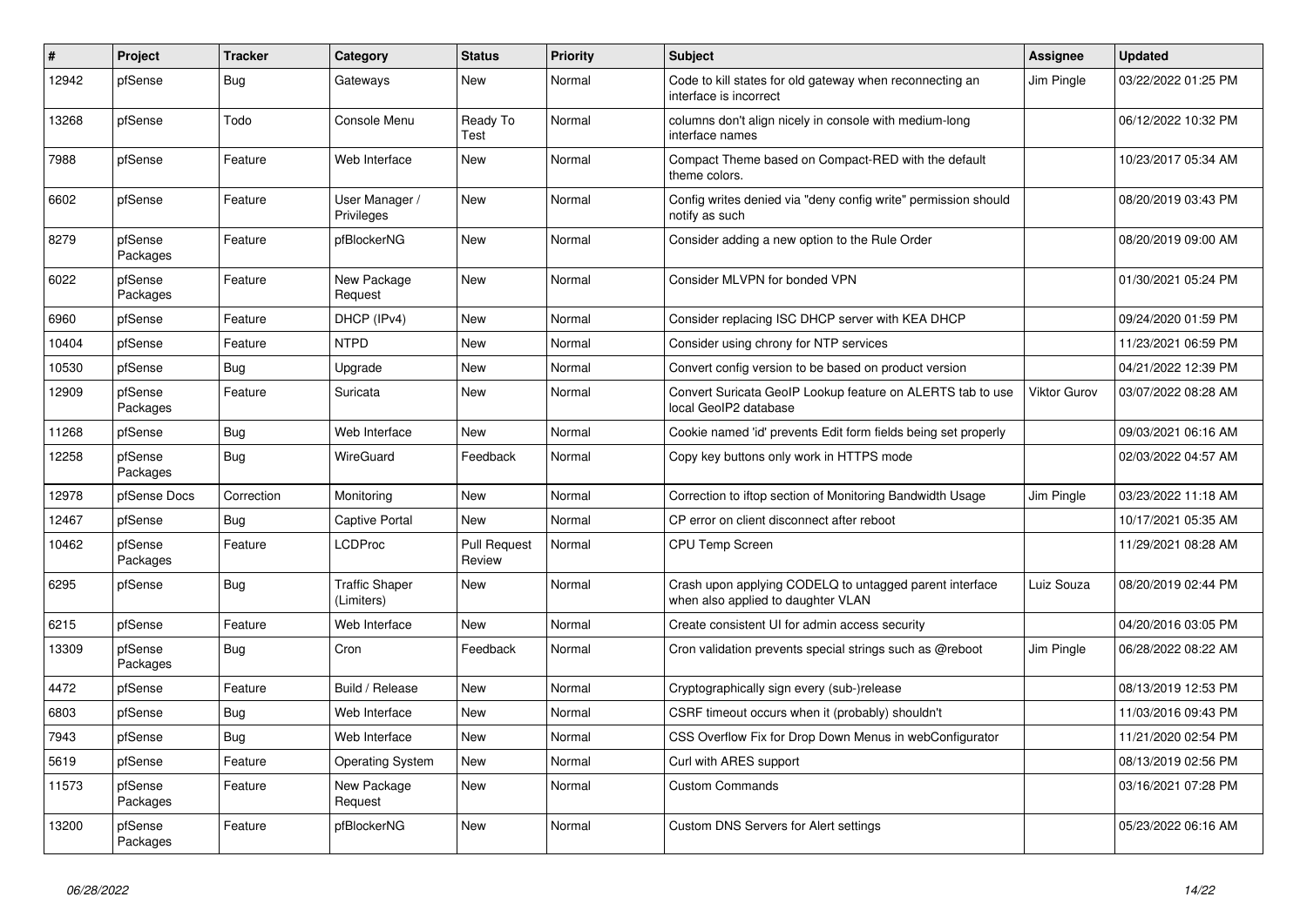| #     | Project             | Tracker    | Category                    | <b>Status</b>                 | <b>Priority</b> | <b>Subject</b>                                                                                   | <b>Assignee</b>      | <b>Updated</b>      |
|-------|---------------------|------------|-----------------------------|-------------------------------|-----------------|--------------------------------------------------------------------------------------------------|----------------------|---------------------|
| 13044 | pfSense<br>Packages | Feature    | Mail report                 | New                           | Normal          | Customized reporting                                                                             |                      | 04/11/2022 09:22 AM |
| 13198 | pfSense<br>Packages | Feature    | pfBlockerNG                 | New                           | Normal          | Dark Theme Styling issues - Alerts White bar                                                     |                      | 05/23/2022 06:05 AM |
| 9677  | pfSense             | <b>Bug</b> | Dashboard                   | <b>New</b>                    | Normal          | Dashboard hangs when widget needs data from a remote host<br>which is down                       |                      | 08/13/2019 09:15 AM |
| 6614  | pfSense             | <b>Bug</b> | Web Interface               | Confirmed                     | Normal          | Dashboard high CPU usage                                                                         |                      | 07/14/2016 03:04 PM |
| 12423 | pfSense<br>Packages | <b>Bug</b> | pfBlockerNG                 | Feedback                      | Normal          | Dashboard shows "SQLite database missing, Force Reload<br>DNSBL to recover!"                     |                      | 12/31/2021 01:06 PM |
| 12573 | pfSense<br>Packages | Feature    | New Package<br>Request      | New                           | Normal          | Dashboard widget with external connection map                                                    | aleksei<br>prokofiev | 12/07/2021 07:38 AM |
| 10601 | pfSense<br>Packages | <b>Bug</b> | Status Monitoring           | <b>New</b>                    | Normal          | Dashboard->Traffic Graphs Scale is capped for outbound                                           |                      | 05/29/2020 10:13 AM |
| 8406  | pfSense             | <b>Bug</b> | Dynamic DNS                 | New                           | Normal          | DDNS IPV6 Cloudflare Client does not detect PPOE address                                         |                      | 03/31/2018 11:56 AM |
| 3534  | pfSense             | Feature    | DHCP (IPv4)                 | New                           | Normal          | DDNS using arbitrary zone primary                                                                |                      | 07/08/2014 11:40 AM |
| 11177 | pfSense             | <b>Bug</b> | <b>Dynamic DNS</b>          | <b>New</b>                    | Normal          | DDNSv6 not using Check IP Services                                                               |                      | 12/21/2020 05:02 AM |
| 10160 | pfSense<br>Packages | Feature    | New Package<br>Request      | New                           | Normal          | Dedicated Maxmind GeoIP package including license<br>registration                                |                      | 01/03/2020 10:31 PM |
| 13195 | pfSense<br>Packages | Feature    | pfBlockerNG                 | New                           | Normal          | Dedicated website for Feed mangement - Community Driven                                          |                      | 05/23/2022 05:22 AM |
| 12509 | pfSense             | <b>Bug</b> | OpenVPN                     | <b>New</b>                    | Normal          | Deffered authentication does not work with auth-gen-token<br>external-auth or pusk "auth-token"  |                      | 11/08/2021 04:01 AM |
| 8836  | pfSense<br>Packages | Feature    | FreeRADIUS                  | <b>New</b>                    | Normal          | Define Idap group vlan assignment in users file                                                  |                      | 08/26/2018 07:53 AM |
| 12543 | pfSense             | <b>Bug</b> | Web Interface               | Feedback                      | Normal          | Deleteing a Outbound NAT rule gave me an empty rule and<br>displayed php error in UI.            |                      | 02/14/2022 04:36 AM |
| 12385 | pfSense             | <b>Bug</b> | <b>Virtual IP Addresses</b> | <b>Pull Request</b><br>Review | Normal          | deleteVIP() does not check 1:1 NAT and Outbound NAT rules                                        | <b>Viktor Gurov</b>  | 05/17/2022 02:21 PM |
| 12451 | pfSense             | <b>Bug</b> | <b>Virtual IP Addresses</b> | <b>New</b>                    | Normal          | deleteVIP() does not check RFC2136 Update Source                                                 |                      | 10/13/2021 10:06 AM |
| 13102 | pfSense             | <b>Bug</b> | <b>IPsec</b>                | New                           | Normal          | Deleting an IPSec tunnel doesn't destroy the SA (SADs/SPDs),<br>causes crash in status_ipsec.php | <b>Viktor Gurov</b>  | 05/20/2022 01:07 PM |
| 10822 | pfSense             | Bug        | DHCP (IPv6)                 | <b>New</b>                    | Normal          | Deprecated IPv6 prefix won't be announced as deprecated to<br>clients                            |                      | 08/10/2020 09:23 AM |
| 11092 | pfSense<br>Packages | Feature    | pfBlockerNG                 | New                           | Normal          | Detecting DNS tunneling                                                                          |                      | 11/21/2020 04:53 AM |
| 9384  | pfSense             | Bug        | Interfaces                  | Confirmed                     | Normal          | devd putting "\$" before variable contents when using single<br>quotes                           |                      | 04/21/2022 12:39 PM |
| 13273 | pfSense             | <b>Bug</b> | DHCP (IPv4)                 | New                           | Normal          | dhclient can use conflicting recorded leases                                                     |                      | 06/14/2022 11:07 AM |
| 13217 | pfSense             | <b>Bug</b> | DHCP (IPv4)                 | New                           | Normal          | dhclient using default pid file location which does not exist                                    | Viktor Gurov         | 05/26/2022 08:09 AM |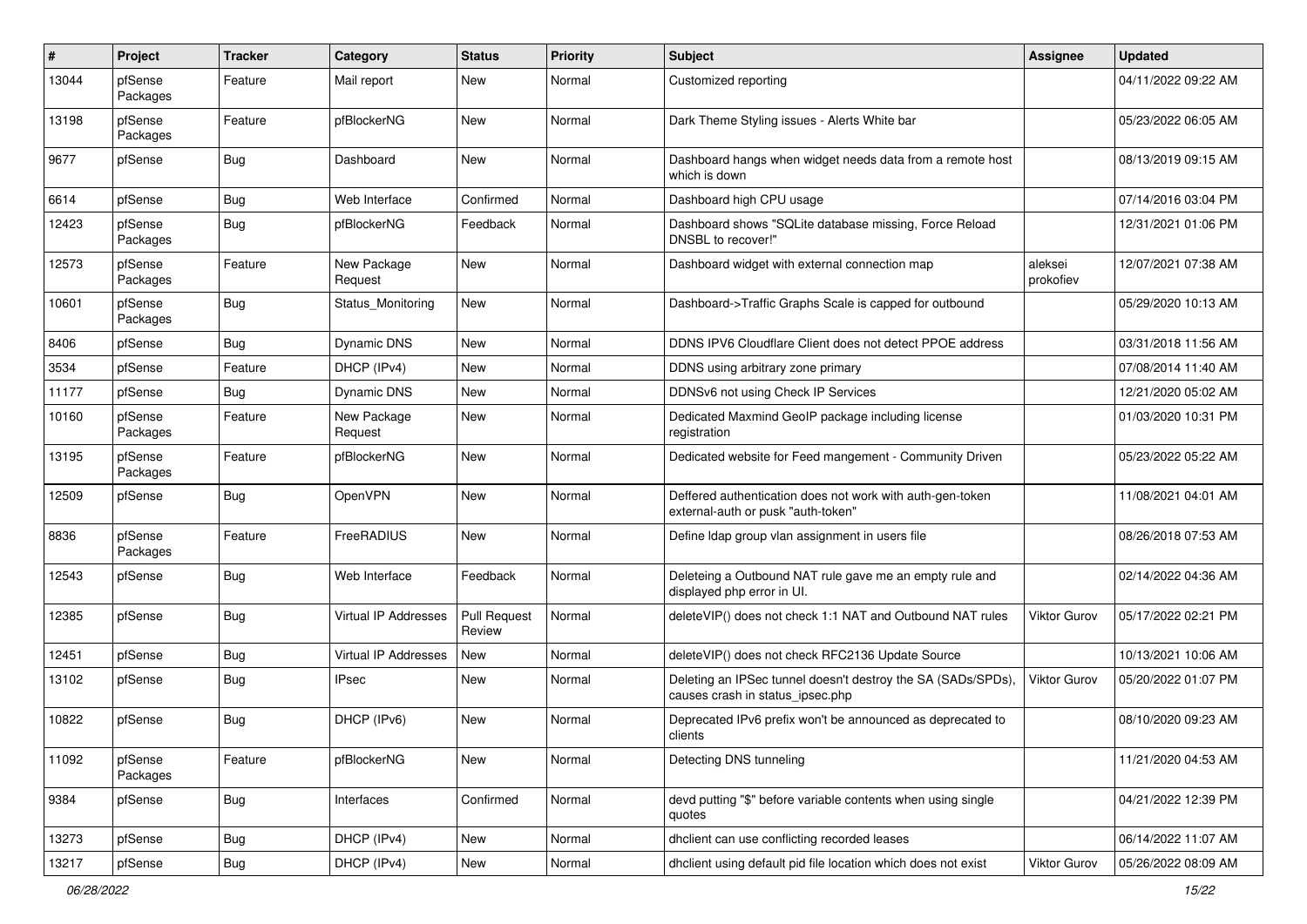| $\vert$ # | Project      | <b>Tracker</b> | Category                            | <b>Status</b>                 | <b>Priority</b> | Subject                                                                                       | <b>Assignee</b> | <b>Updated</b>      |
|-----------|--------------|----------------|-------------------------------------|-------------------------------|-----------------|-----------------------------------------------------------------------------------------------|-----------------|---------------------|
| 6845      | pfSense      | Feature        | Interfaces                          | New                           | Normal          | DHCP / DHCPv6 WAN client status page                                                          |                 | 08/19/2019 12:37 PM |
| 6362      | pfSense      | <b>Bug</b>     | DHCP (IPv4)                         | Confirmed                     | Normal          | DHCP Client ID not used                                                                       |                 | 07/09/2021 06:30 AM |
| 8526      | pfSense      | Bug            | Interfaces                          | New                           | Normal          | DHCP client ignores server replies when 802.1q tagging is<br>used                             |                 | 08/14/2019 10:52 AM |
| 13279     | pfSense      | <b>Bug</b>     | Interfaces                          | <b>New</b>                    | Normal          | DHCP config override affects Gateway installation.                                            |                 | 06/17/2022 07:25 AM |
| 10345     | pfSense      | Feature        | DHCP (IPv4)                         | New                           | Normal          | DHCP lease distinction between online and offline                                             |                 | 03/16/2020 07:56 AM |
| 4680      | pfSense      | Bug            | <b>DHCP Relay</b>                   | New                           | Normal          | DHCP relay does not work with DHCP server on other end of<br>OpenVPN tunnel                   |                 | 05/05/2015 06:55 PM |
| 12508     | pfSense      | Bug            | <b>DHCP Relay</b>                   | New                           | Normal          | DHCP Relay over VPN                                                                           |                 | 11/06/2021 11:25 AM |
| 11149     | pfSense      | <b>Bug</b>     | <b>DHCP Relay</b>                   | <b>New</b>                    | Normal          | DHCP relay won't start with DHCP server behind gateway                                        |                 | 03/22/2021 05:13 AM |
| 3404      | pfSense      | <b>Bug</b>     | DHCP (IPv4)                         | New                           | Normal          | DHCP Server Fails to Start on Interfaces that are Slow to Come<br>Online During Boot          |                 | 02/11/2014 05:09 PM |
| 12947     | pfSense      | <b>Bug</b>     | DHCP (IPv6)                         | <b>Pull Request</b><br>Review | Normal          | DHCP6 client does not take any action if the interface IPv6<br>address changes during renewal |                 | 06/27/2022 07:31 AM |
| 8173      | pfSense      | Feature        | Interfaces                          | <b>New</b>                    | Normal          | dhcp6c - RAW Options                                                                          |                 | 05/29/2022 05:34 PM |
| 6691      | pfSense      | <b>Bug</b>     | DHCP (IPv6)                         | <b>New</b>                    | Normal          | dhcp6c quits after only two tries if no response was received                                 |                 | 12/07/2020 04:25 PM |
| 13237     | pfSense      | <b>Bug</b>     | DHCP (IPv6)                         | New                           | Normal          | dhcp6c script cannot be executed safely                                                       |                 | 06/01/2022 11:20 AM |
| 4061      | pfSense      | Bug            | DHCP (IPv4)                         | Confirmed                     | Normal          | dhcpd doesn't send client-hostname to peer, breaking DHCP<br>lease registrations w/HA         |                 | 02/24/2017 08:58 PM |
| 2983      | pfSense      | Feature        | DHCP (IPv4)                         | <b>New</b>                    | Normal          | DHCPD: Add vendor-class-identifier and MAC-OIDs                                               |                 | 05/29/2020 09:24 PM |
| 12959     | pfSense      | <b>Bug</b>     | DHCP (IPv4)                         | Feedback                      | Normal          | dhcplease process wrongly update host file if client-hostname is<br>empty                     |                 | 03/28/2022 10:26 AM |
| 6051      | pfSense      | Bug            | DHCP (IPv6)                         | New                           | Normal          | DHCPv6 Client Failure for additional WAN Address causes<br>2-seconds-service-restart-loop     |                 | 12/03/2020 01:08 AM |
| 10715     | pfSense      | Bug            | <b>DHCP Relay</b>                   | <b>New</b>                    | Normal          | DHCPv6 relay always uses the "first" IPv6 address of an<br>interface                          |                 | 06/29/2020 05:01 AM |
| 5950      | pfSense      | Feature        | DHCP (IPv6)                         | New                           | Normal          | DHCPv6 Server support for PD of PD-obtained networks                                          |                 | 03/04/2016 03:04 AM |
| 12602     | pfSense      | Feature        | <b>Dynamic DNS</b>                  | New                           | Normal          | DHCPv6 should allow DDNS Client updates for hosts                                             |                 | 12/15/2021 11:00 AM |
| 8435      | pfSense      | <b>Bug</b>     | Interfaces                          | <b>New</b>                    | Normal          | DHCPv6 unusable in certain circumstances (US AT&T Fiber,<br>etc.)                             |                 | 08/14/2019 10:52 AM |
| 1883      | pfSense      | Feature        | <b>Traffic Shaper</b><br>(Limiters) | <b>New</b>                    | Normal          | Diag > Limiter Info presentation enhancement                                                  |                 | 08/20/2019 03:46 PM |
| 12791     | pfSense Docs | New Content    | Diagnostics                         | New                           | Normal          | Diagnostic Information for Support (pfSense)                                                  |                 | 02/13/2022 08:49 PM |
| 9343      | pfSense      | <b>Bug</b>     | DHCP (IPv4)                         | New                           | Normal          | diag arp.php times out with large DHCPD leases table                                          |                 | 08/14/2019 01:19 PM |
| 7590      | pfSense      | <b>Bug</b>     | Diagnostics                         | New                           | Normal          | diag_edit do not save when nothing to sae (in directory browse<br>view)                       |                 | 05/20/2017 05:04 PM |
| 7589      | pfSense      | Bug            | Diagnostics                         | New                           | Normal          | diag_edit.php old print_info_box                                                              |                 | 05/20/2017 05:02 PM |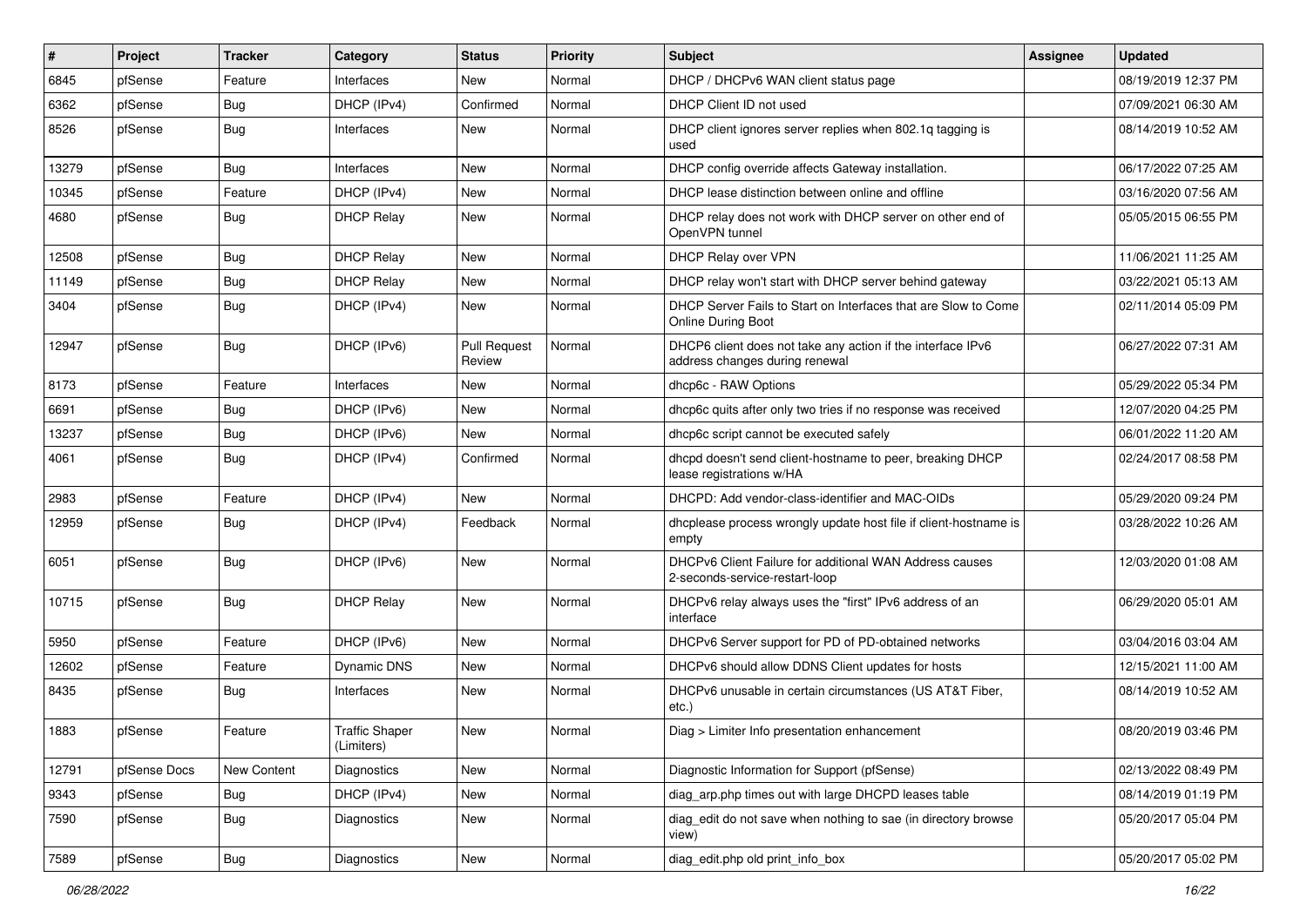| $\sharp$ | Project             | <b>Tracker</b>     | Category                            | <b>Status</b> | <b>Priority</b> | <b>Subject</b>                                                                                | Assignee              | <b>Updated</b>      |
|----------|---------------------|--------------------|-------------------------------------|---------------|-----------------|-----------------------------------------------------------------------------------------------|-----------------------|---------------------|
| 8232     | pfSense<br>Packages | Feature            | haproxy                             | New           | Normal          | different ssl options based on the sni name                                                   |                       | 01/30/2019 10:36 AM |
| 7476     | pfSense             | <b>Bug</b>         | Logging                             | <b>New</b>    | Normal          | Dirty buffer used to build log messages?                                                      |                       | 04/17/2017 09:51 PM |
| 12782    | pfSense             | Todo               | Build / Release                     | New           | Normal          | Disable compatibility flag                                                                    | <b>Brad Davis</b>     | 05/17/2022 02:33 PM |
| 6789     | pfSense<br>Packages | Feature            | Squid                               | <b>New</b>    | Normal          | disgest Idap auth                                                                             |                       | 08/13/2019 09:57 AM |
| 2367     | pfSense             | Bug                | Rules / NAT                         | <b>New</b>    | Normal          | display negate rules in firewall rules.php and evaluate when<br>added                         |                       | 05/07/2012 06:11 PM |
| 13138    | pfSense<br>Packages | Feature            | pfBlockerNG                         | New           | Normal          | DNS over HTTPS/TLS Blocking should be removed from<br>SafeSearch                              |                       | 05/07/2022 02:52 AM |
| 13254    | pfSense             | Bug                | <b>DNS Resolver</b>                 | New           | Normal          | DNS resolver does not update "unbound.conf" file during link<br>down events                   |                       | 06/08/2022 07:55 AM |
| 1819     | pfSense             | Bug                | <b>DNS Resolver</b>                 | <b>New</b>    | Normal          | DNS Resolver Not Registering DHCP Server Specified Domain<br>Name                             | Luiz Souza            | 04/28/2022 01:53 PM |
| 6103     | pfSense             | Feature            | <b>DNS Resolver</b>                 | <b>New</b>    | Normal          | DNS Resolver Outgoing Interfaces should be able to use<br>Gateway Groups                      |                       | 10/21/2019 08:02 AM |
| 12924    | pfSense<br>Packages | <b>Bug</b>         | WireGuard                           | <b>New</b>    | Normal          | DNS Resolver WireGuard ACL Inconsistency                                                      | Christian<br>McDonald | 04/10/2022 10:36 AM |
| 7453     | pfSense<br>Packages | Bug                | <b>ACME</b>                         | <b>New</b>    | Normal          | DNS-ovh need to save or display consumer key                                                  |                       | 04/06/2017 10:54 AM |
| 11099    | pfSense<br>Packages | Feature            | pfBlockerNG                         | New           | Normal          | DNSBL blocking by schedule                                                                    |                       | 11/25/2020 12:12 AM |
| 11295    | pfSense<br>Packages | Feature            | pfBlockerNG                         | Feedback      | Normal          | DNSBL IDN support                                                                             | Viktor Gurov          | 09/10/2021 11:33 AM |
| 12414    | pfSense<br>Packages | Bug                | pfBlockerNG                         | Feedback      | Normal          | DNSBL SafeSearch page displays input validation error if DoH /<br>DoT blocking is not enabled |                       | 12/30/2021 02:49 PM |
| 13236    | pfSense Docs        | Todo               | Products                            | <b>New</b>    | Normal          | Document link speed limitations with igc and ix on 6100/4100                                  |                       | 05/31/2022 05:53 PM |
| 12565    | pfSense Docs        | <b>New Content</b> | OpenVPN                             | <b>New</b>    | Normal          | Document new "Duplicate Connection Limit" option on<br>OpenVPN server instances               | Jim Pingle            | 12/06/2021 08:07 AM |
| 13223    | pfSense Docs        | New Content        | Routing / Gateways                  | Feedback      | Normal          | Document new gateway state killing behavior                                                   | Jim Pingle            | 05/27/2022 01:59 PM |
| 9369     | pfSense Docs        | <b>New Content</b> | Packages                            | New           | Normal          | Document remaining packages                                                                   | Jim Pingle            | 04/14/2021 03:39 PM |
| 11147    | pfSense             | Bug                | <b>Dynamic DNS</b>                  | New           | Normal          | Domeneshop DynDNS IPv4 and IPv6                                                               |                       | 12/09/2020 11:47 PM |
| 13267    | pfSense             | <b>Bug</b>         | <b>OpenVPN</b>                      | <b>New</b>    | Normal          | dpinger continues to run on OpenVPN gateway after OpenVPN<br>service is stopped.              |                       | 06/12/2022 02:49 PM |
| 12829    | pfSense             | Bug                | <b>Traffic Shaper</b><br>(Limiters) | Feedback      | Normal          | Dummynet kernel module fails to load after upgrade.                                           |                       | 03/17/2022 09:26 AM |
| 7903     | pfSense<br>Packages | Feature            | New Package<br>Request              | <b>New</b>    | Normal          | Duo ssh package                                                                               |                       | 01/16/2021 12:44 AM |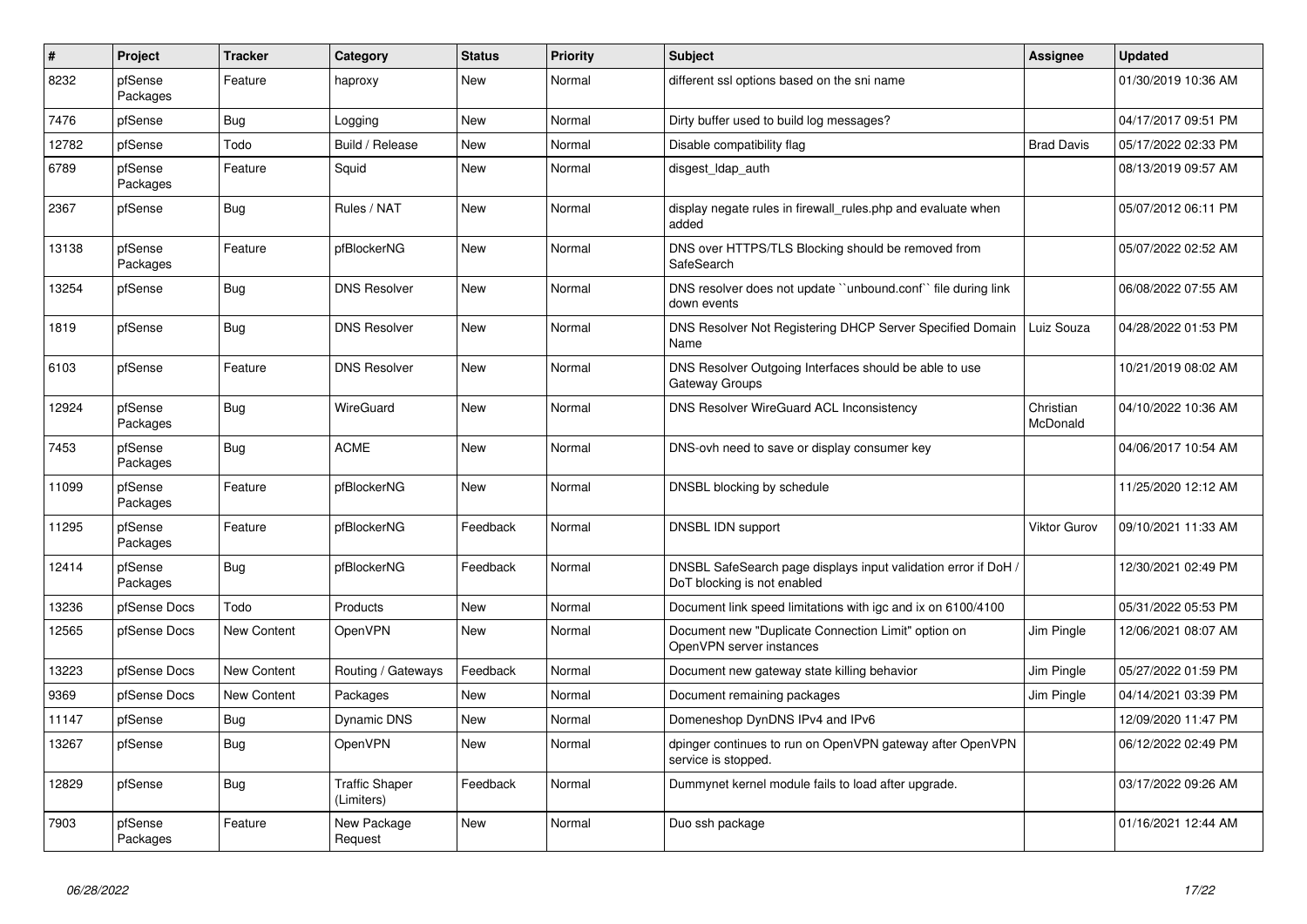| ∦     | Project             | <b>Tracker</b> | Category                        | <b>Status</b>                 | <b>Priority</b> | <b>Subject</b>                                                                                                                        | Assignee                       | <b>Updated</b>      |
|-------|---------------------|----------------|---------------------------------|-------------------------------|-----------------|---------------------------------------------------------------------------------------------------------------------------------------|--------------------------------|---------------------|
| 8432  | pfSense             | <b>Bug</b>     | Dynamic DNS                     | New                           | Normal          | Dynamic DNS Client gives an error that it can't find IPv6<br>address when WAN interface is a LAGG                                     |                                | 09/17/2020 05:23 AM |
| 6493  | pfSense             | Bug            | Web Interface                   | Confirmed                     | Normal          | Dynamic DNS clients slow page load                                                                                                    |                                | 06/17/2016 03:43 AM |
| 11084 | pfSense             | Feature        | Dynamic DNS                     | New                           | Normal          | Dynamic DNS include option to specify virtual IP addresses                                                                            |                                | 11/19/2020 01:26 PM |
| 7418  | pfSense             | Feature        | <b>Dynamic DNS</b>              | <b>New</b>                    | Normal          | Dynamic dns should be sorted interface name                                                                                           |                                | 08/21/2019 08:58 AM |
| 7551  | pfSense             | <b>Bug</b>     | Rules / NAT                     | New                           | Normal          | Dynamic IPsec endpoints not added to rule set after WAN<br>down/up                                                                    |                                | 05/16/2017 02:26 PM |
| 986   | pfSense             | Feature        | Web Interface                   | New                           | Normal          | Dynamic states view                                                                                                                   |                                | 02/06/2016 04:58 AM |
| 11963 | pfSense<br>Packages | Feature        | <b>FRR</b>                      | New                           | Normal          | Dynamically change OSPF interface costs on selected<br>interfaces on CARP event                                                       |                                | 05/26/2021 04:13 AM |
| 12308 | pfSense<br>Packages | Feature        | New Package<br>Request          | <b>New</b>                    | Normal          | Dynamicaly Update Firewall Aliases from OpenVPN LDAP<br>Group membership of the connected user                                        |                                | 08/27/2021 12:51 AM |
| 7292  | pfSense             | Feature        | Dynamic DNS                     | New                           | Normal          | DynamicDNS configuration does not sync to HA secondary                                                                                |                                | 02/21/2017 04:56 PM |
| 13303 | pfSense             | <b>Bug</b>     | Dynamic DNS                     | <b>Pull Request</b><br>Review | Normal          | DynDNS - DNSExit no longer working                                                                                                    | Koen Zomers                    | 06/27/2022 10:56 AM |
| 9664  | pfSense             | Bug            | Dynamic DNS                     | <b>New</b>                    | Normal          | DynDNS and Dual-wan problem with CloudFlare (works with<br>$No-Ip)$                                                                   |                                | 08/03/2019 10:00 AM |
| 9805  | pfSense             | <b>Bug</b>     | Dynamic DNS                     | <b>New</b>                    | Normal          | dynDNS cloudflare multiple entries                                                                                                    |                                | 10/02/2019 04:51 PM |
| 12495 | pfSense             | Feature        | <b>Dynamic DNS</b>              | <b>Pull Request</b><br>Review | Normal          | DynDNS: add deSEC IPv4&v6 simultaneos update                                                                                          | <b>Lukas Wiest</b>             | 11/01/2021 08:53 AM |
| 12494 | pfSense             | Feature        | <b>Dynamic DNS</b>              | <b>Pull Request</b><br>Review | Normal          | DynDNS: make simultaneous update of IP and LegacyIP<br>possible                                                                       | Lukas Wiest                    | 11/01/2021 08:52 AM |
| 13298 | pfSense             | <b>Bug</b>     | Dynamic DNS                     | <b>Pull Request</b><br>Review | Normal          | Dynv6 does not check response code when updating                                                                                      | <b>Tiago Beling</b><br>d'Avila | 06/24/2022 07:47 AM |
| 10242 | pfSense<br>Packages | Feature        | New Package<br>Request          | New                           | Normal          | E2guardian Web filtering package                                                                                                      | <b>Viktor Gurov</b>            | 05/30/2022 10:40 AM |
| 13310 | pfSense             | <b>Bug</b>     | Rules / NAT                     | Feedback                      | Normal          | Each line in the NPt destination IPv6 prefix list also contains the<br>network of the previous line when multiple choices are present | Jim Pingle                     | 06/28/2022 07:55 AM |
| 11980 | pfSense<br>Packages | Bug            | FreeRADIUS                      | Feedback                      | Normal          | EAP does not work with SQL backend                                                                                                    |                                | 07/21/2021 07:24 AM |
| 13020 | pfSense Docs        | Todo           | <b>Firewall Rules</b>           | <b>New</b>                    | Normal          | easyrule command documentation should document<br>permissible wildcards                                                               | Jim Pingle                     | 04/04/2022 08:01 AM |
| 12705 | pfSense             | Bug            | <b>IPsec</b>                    | Incomplete                    | Normal          | ECDSA certificate does not work for IPSec VPN phase 1                                                                                 |                                | 01/24/2022 03:22 PM |
| 7085  | pfSense             | Feature        | Rules / NAT                     | New                           | Normal          | Edit Firewall Rules Seperator                                                                                                         |                                | 09/10/2017 09:15 AM |
| 3465  | pfSense             | <b>Bug</b>     | <b>Traffic Shaper</b><br>(ALTQ) | New                           | Normal          | Editing Traffic Shaper queues causes status queues.php error                                                                          |                                | 02/19/2014 01:53 AM |
| 13224 | pfSense             | <b>Bug</b>     | Notifications                   | New                           | Normal          | Email notification flood when UPS (NUT) and WAN send<br>notifications                                                                 |                                | 05/27/2022 01:58 AM |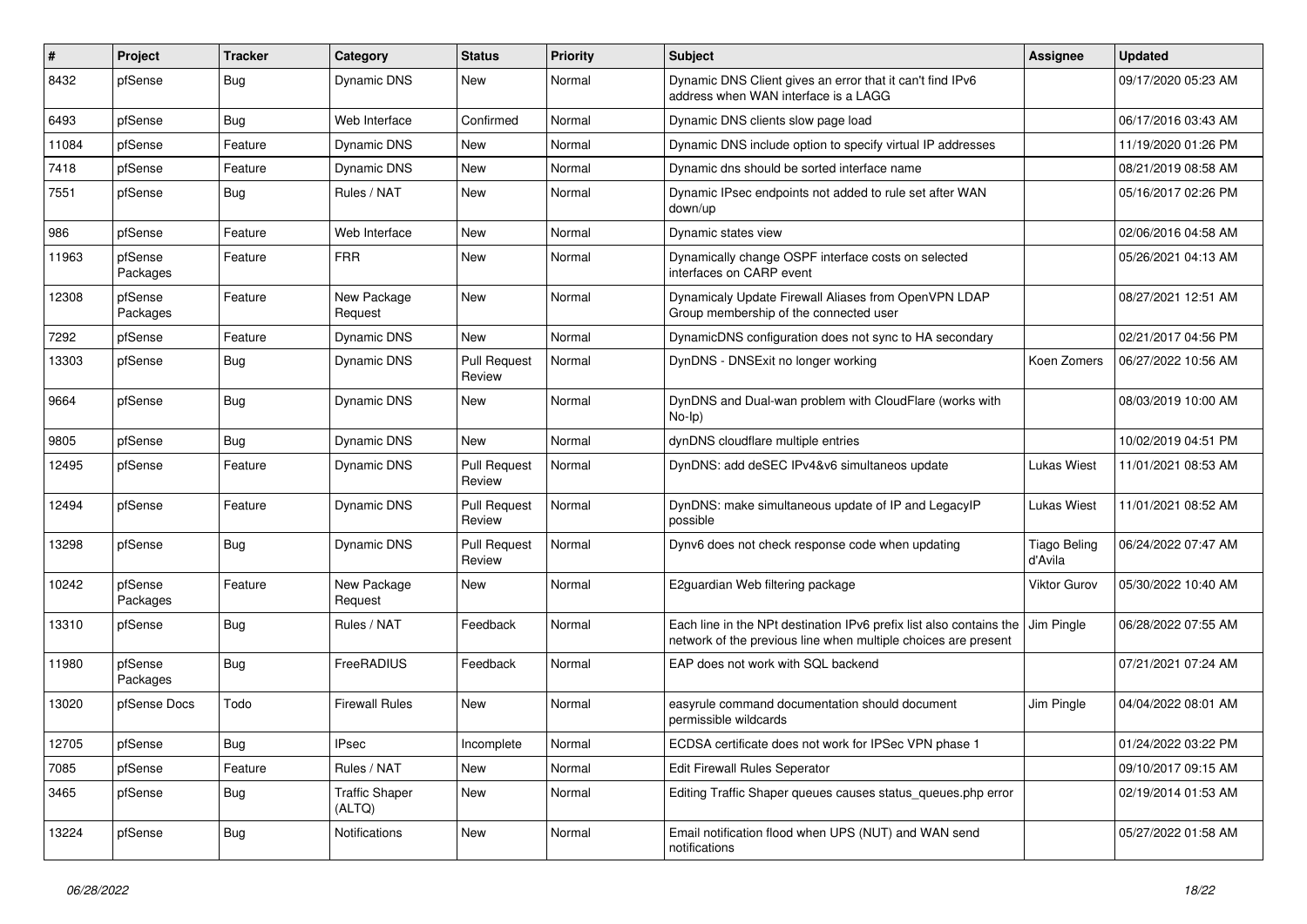| ∦     | Project             | <b>Tracker</b> | Category                 | <b>Status</b>                 | <b>Priority</b> | <b>Subject</b>                                                                                            | <b>Assignee</b> | <b>Updated</b>      |
|-------|---------------------|----------------|--------------------------|-------------------------------|-----------------|-----------------------------------------------------------------------------------------------------------|-----------------|---------------------|
| 4128  | pfSense             | Feature        | <b>Notifications</b>     | <b>New</b>                    | Normal          | Email notification webgui configuration                                                                   |                 | 11/18/2021 12:48 PM |
| 10718 | pfSense             | Feature        | <b>Notifications</b>     | <b>New</b>                    | Normal          | Email notifications - add new field to enter a from: name                                                 |                 | 07/01/2020 09:08 AM |
| 11567 | pfSense<br>Packages | Feature        | Mail report              | New                           | Normal          | Email report add a note filed request                                                                     |                 | 02/27/2021 03:44 PM |
| 8570  | pfSense             | Bug            | <b>XML Parser</b>        | New                           | Normal          | Empty (dn)shaper config gets populated with newline                                                       |                 | 08/20/2019 02:45 PM |
| 3793  | pfSense             | Feature        | Rules / NAT              | <b>New</b>                    | Normal          | Enable external authentication support for rules                                                          |                 | 08/05/2014 01:09 PM |
| 9704  | pfSense<br>Packages | Feature        | FreeRADIUS               | <b>New</b>                    | Normal          | Enable filter username                                                                                    |                 | 08/27/2019 12:07 PM |
| 9545  | pfSense<br>Packages | Feature        | <b>FRR</b>               | <b>New</b>                    | Normal          | Enable MULTIPATH in FRR                                                                                   | Jim Pingle      | 09/18/2020 12:52 PM |
| 9544  | pfSense             | Feature        | Routing                  | <b>New</b>                    | Normal          | Enable RADIX MPATH                                                                                        |                 | 04/21/2022 12:39 PM |
| 11414 | pfSense<br>Packages | <b>Bug</b>     | pfBlockerNG              | New                           | Normal          | Enabling feed "Public DNS4 all" breaks some Google services                                               |                 | 02/13/2021 02:46 AM |
| 13288 | pfSense             | Bug            | Configuration<br>Backend | New                           | Normal          | Encode FreeRADIUS Custom Options                                                                          |                 | 06/20/2022 10:36 AM |
| 13287 | pfSense             | Feature        | Configuration<br>Backend | New                           | Normal          | Encode OpenVPN Custom Options                                                                             |                 | 06/20/2022 10:33 AM |
| 7977  | pfSense             | <b>Bug</b>     | Translations             | <b>New</b>                    | Normal          | English text shown in stead of translated text (Routing -<br>Gateway groups - edit)                       |                 | 08/21/2019 11:28 AM |
| 13242 | pfSense             | Feature        | Gateway Monitoring       | New                           | Normal          | Enhancements to static route creation/deletion for dpinger<br>monitor IPs                                 |                 | 06/03/2022 11:20 AM |
| 13280 | pfSense             | Bug            | Unknown                  | <b>New</b>                    | Normal          | Entries duplicated in /boot/loader.conf                                                                   |                 | 06/19/2022 11:11 AM |
| 13068 | pfSense             | <b>Bug</b>     | Aliases / Tables         | <b>New</b>                    | Normal          | Error loading rules when URL Table IPs content is empty                                                   |                 | 04/17/2022 09:07 PM |
| 8004  | pfSense             | <b>Bug</b>     | <b>NAT Reflection</b>    | <b>New</b>                    | Normal          | Error notice for a deleted NAT that had a RULE or an existing<br>NAT which is claimed to have no NAT port |                 | 10/24/2017 06:39 PM |
| 9690  | pfSense             | Bug            | Interfaces               | <b>New</b>                    | Normal          | Ethernet flow control should be disabled by default                                                       |                 | 08/19/2019 06:45 PM |
| 9241  | pfSense             | <b>Bug</b>     | Interfaces               | <b>New</b>                    | Normal          | Ethernet link cycles up/down if "auto-negotiate" is explicitly<br>selected in interface configuration     |                 | 12/31/2018 08:36 PM |
| 12848 | pfSense             | Feature        | Dynamic DNS              | <b>New</b>                    | Normal          | Evaluation of the DynDNS "Result Match" string                                                            |                 | 02/22/2022 02:01 AM |
| 2774  | pfSense             | Feature        | DHCP (IPv4)              | <b>New</b>                    | Normal          | Extend DHCP Pools code to allow using different subnets                                                   |                 | 08/19/2019 10:27 AM |
| 10871 | pfSense<br>Packages | Feature        | FreeRADIUS               | Feedback                      | Normal          | Extra time period counters for SQL backend                                                                | Viktor Gurov    | 04/22/2022 02:19 AM |
| 12519 | pfSense             | <b>Bug</b>     | Authentication           | <b>New</b>                    | Normal          | Fail authentication using special character in password via the<br>LDAP connector                         |                 | 11/12/2021 07:39 AM |
| 7956  | pfSense             | Feature        | Web Interface            | <b>New</b>                    | Normal          | Favicon able to match GUI colour setting?                                                                 |                 | 10/17/2017 06:36 AM |
| 13165 | pfSense             | Feature        | Dashboard                | <b>Pull Request</b><br>Review | Normal          | Feat: live update for Services dashboard widget                                                           |                 | 05/15/2022 01:48 AM |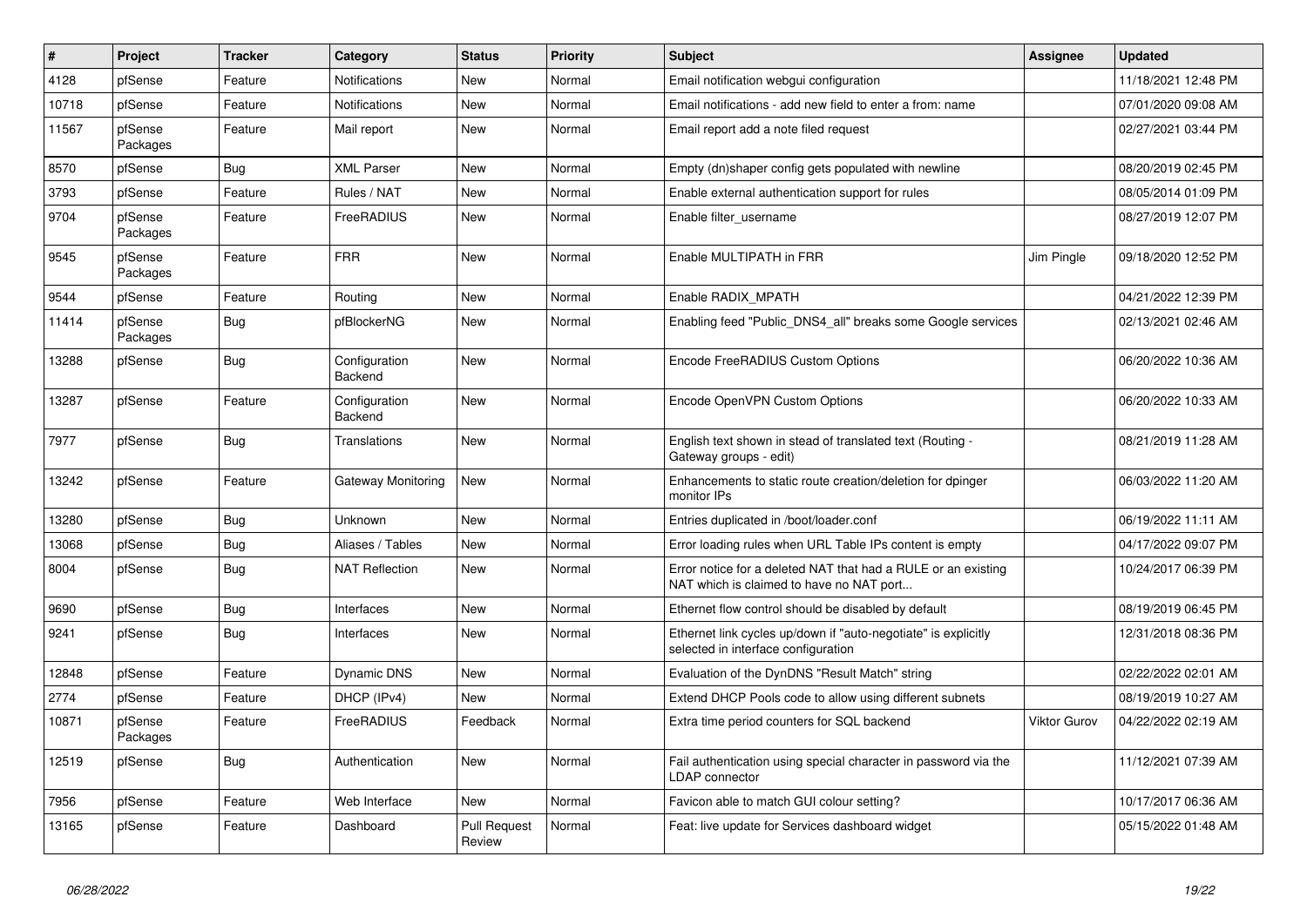| $\sharp$ | Project             | <b>Tracker</b> | Category                 | <b>Status</b>                 | <b>Priority</b> | <b>Subject</b>                                                                                                                     | <b>Assignee</b>       | <b>Updated</b>      |
|----------|---------------------|----------------|--------------------------|-------------------------------|-----------------|------------------------------------------------------------------------------------------------------------------------------------|-----------------------|---------------------|
| 7449     | pfSense<br>Packages | Feature        | OpenVPN Client<br>Export | <b>New</b>                    | Normal          | feature request for openypn-client-export package, add the<br>support for openypn up and down script, for mapping network<br>drive |                       | 08/06/2019 05:06 PM |
| 13199    | pfSense<br>Packages | Feature        | pfBlockerNG              | <b>New</b>                    | Normal          | Feed groups should not have the first listing in the group bar                                                                     |                       | 05/23/2022 06:03 AM |
| 12402    | pfSense Docs        | Todo           | Configuration            | <b>New</b>                    | Normal          | Feedback on Configuration - Advanced Configuration Options<br>- Notifications                                                      |                       | 09/24/2021 12:46 AM |
| 12268    | pfSense Docs        | Todo           | <b>Firewall Rules</b>    | New                           | Normal          | Feedback on Firewall - Aliases                                                                                                     |                       | 08/17/2021 12:55 AM |
| 12770    | pfSense Docs        | Todo           | <b>Firewall Rules</b>    | <b>Pull Request</b><br>Review | Normal          | Feedback on Firewall - Configuring firewall rules                                                                                  |                       | 06/27/2022 07:42 AM |
| 9685     | pfSense Docs        | Correction     | <b>Firewall Rules</b>    | <b>New</b>                    | Normal          | Feedback on Firewall - Floating Rules                                                                                              | Jim Pingle            | 09/23/2020 02:57 PM |
| 12237    | pfSense Docs        | Todo           | Hardware                 | <b>New</b>                    | Normal          | Feedback on Hardware - Hardware Tuning and<br>Troubleshooting                                                                      |                       | 08/10/2021 03:13 AM |
| 12659    | pfSense Docs        | Todo           | Hardware                 | <b>New</b>                    | Normal          | Feedback on Hardware - Hardware Tuning and<br>Troubleshooting - Flow Control for ix                                                |                       | 01/16/2022 10:22 AM |
| 12411    | pfSense Docs        | Todo           | <b>High Availability</b> | <b>New</b>                    | Normal          | Feedback on High Availability - pfSense XML-RPC Config<br><b>Sync Overview</b>                                                     |                       | 09/29/2021 10:39 AM |
| 11648    | pfSense Docs        | Todo           | Packages                 | <b>New</b>                    | Normal          | Feedback on Packages - AWS VPC Wizard - pfSense Plus<br><b>Configuration Details</b>                                               |                       | 03/10/2021 06:30 AM |
| 11944    | pfSense Docs        | Todo           | Packages                 | <b>New</b>                    | Normal          | Feedback on Packages - FRR Package - Bidirectional<br><b>Forwarding Detection</b>                                                  |                       | 05/21/2021 12:57 AM |
| 12395    | pfSense Docs        | Todo           | Packages                 | <b>New</b>                    | Normal          | Feedback on Packages - FRR Package - Border Gateway<br>Protocol - BGP Required Information                                         |                       | 09/21/2021 04:32 PM |
| 12098    | pfSense Docs        | Correction     | Configuration            | <b>New</b>                    | Normal          | Feedback on pfSense Configuration Recipes - Accessing a<br>CPE/Modem from Inside the Firewall                                      |                       | 07/02/2021 02:30 AM |
| 11195    | pfSense Docs        | Correction     | Recipes                  | <b>New</b>                    | Normal          | Feedback on pfSense Configuration Recipes - Accessing a<br>CPE/Modem from Inside the Firewall                                      | Jim Pingle            | 12/30/2020 01:13 PM |
| 12787    | pfSense Docs        | Todo           | <b>IPsec</b>             | <b>New</b>                    | Normal          | Feedback on pfSense Configuration Recipes - Routing<br>Internet Traffic Through a Site-to-Site IPsec Tunnel                        |                       | 02/11/2022 11:28 PM |
| 12756    | pfSense Docs        | Todo           | WireGuard                | <b>New</b>                    | Normal          | Feedback on pfSense Configuration Recipes - WireGuard<br>Remote Access VPN Configuration Example                                   | Christian<br>McDonald | 05/31/2022 11:42 AM |
| 12883    | pfSense Docs        | Todo           | <b>DNS</b>               | New                           | Normal          | Feedback on Services - DNS Resolver - Host Overrides                                                                               |                       | 02/28/2022 07:54 PM |
| 12063    | pfSense Docs        | Todo           | Dynamic DNS              | <b>New</b>                    | Normal          | Feedback on Services - Dynamic DNS - Configuring RFC<br>2136 Dynamic DNS updates                                                   |                       | 06/18/2021 06:24 PM |
| 11071    | pfSense Docs        | New Content    | <b>DHCP</b>              | <b>New</b>                    | Normal          | Feedback on Services - IPv6 Router Advertisements                                                                                  | Jim Pingle            | 12/08/2020 09:25 AM |
| 11714    | pfSense Docs        | New Content    | <b>High Availability</b> | <b>New</b>                    | Normal          | Feedback on Troubleshooting - Troubleshooting High<br><b>Availability DHCP Failover</b>                                            |                       | 03/21/2021 05:58 PM |
| 9374     | pfSense Docs        | Correction     | Recipes                  | New                           | Normal          | Feedback on Virtualization — Virtualizing pfSense with Hyper-V   Jim Pingle                                                        |                       | 09/23/2020 02:40 PM |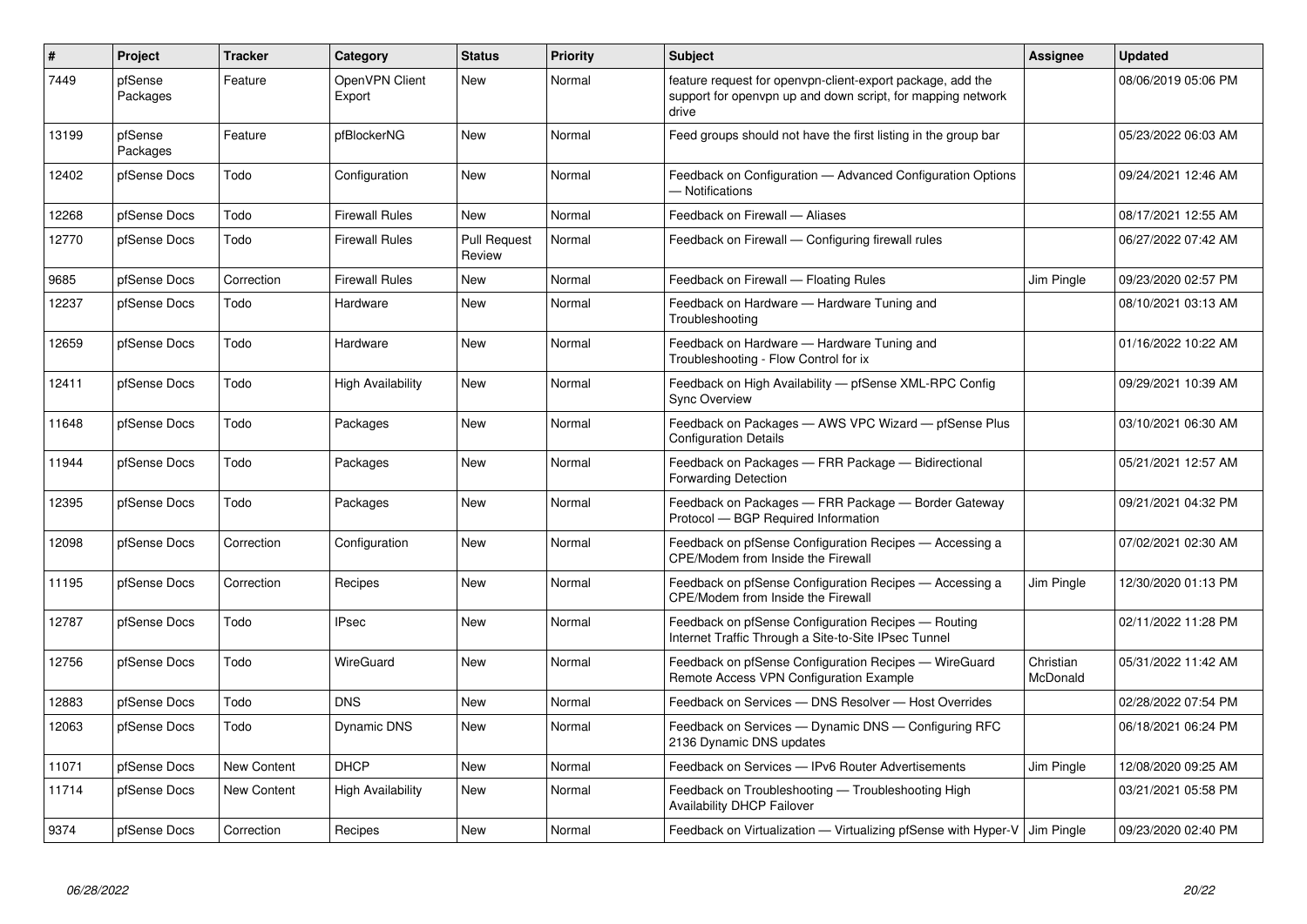| ∦     | Project             | <b>Tracker</b> | Category                        | <b>Status</b>                 | <b>Priority</b> | <b>Subject</b>                                                                                                                                              | <b>Assignee</b> | <b>Updated</b>      |
|-------|---------------------|----------------|---------------------------------|-------------------------------|-----------------|-------------------------------------------------------------------------------------------------------------------------------------------------------------|-----------------|---------------------|
| 10924 | pfSense Docs        | Correction     | Recipes                         | New                           | Normal          | Feedback on Virtualization - Virtualizing pfSense with VMware<br>vSphere / ESXi                                                                             | Jim Pingle      | 09/23/2020 03:46 PM |
| 11067 | pfSense Docs        | Correction     | Wireless                        | New                           | Normal          | Feedback on Wireless — Recommended Wireless Hardware                                                                                                        | Jim Pingle      | 11/16/2020 07:17 AM |
| 11227 | pfSense<br>Packages | Feature        | pfBlockerNG                     | New                           | Normal          | Feeds update                                                                                                                                                |                 | 01/07/2021 12:11 AM |
| 11178 | pfSense<br>Packages | Feature        | Filer                           | New                           | Normal          | Filer do not ask what to do with previous filename                                                                                                          |                 | 12/31/2020 02:45 AM |
| 10426 | pfSense<br>Packages | Bug            | Filer                           | Feedback                      | Normal          | Filer must validate that File name is unig                                                                                                                  |                 | 04/20/2022 11:02 AM |
| 11180 | pfSense<br>Packages | <b>Bug</b>     | Filer                           | Feedback                      | Normal          | Filer run action for files on sync that wan't been modified                                                                                                 | Viktor Gurov    | 01/08/2021 07:27 AM |
| 11235 | pfSense<br>Packages | <b>Bug</b>     | Filer                           | New                           | Normal          | Filer run script when "state" unchanged                                                                                                                     |                 | 01/08/2021 07:24 AM |
| 13067 | pfSense             | <b>Bug</b>     | <b>FilterDNS</b>                | New                           | Normal          | filterdns resolve interval is twice the intended value                                                                                                      |                 | 04/17/2022 07:45 PM |
| 12056 | pfSense             | <b>Bug</b>     | Logging                         | New                           | Normal          | Filterlog says "Unknown Option %u"                                                                                                                          |                 | 06/18/2021 05:51 AM |
| 11847 | pfSense<br>Packages | <b>Bug</b>     | <b>FRR</b>                      | Feedback                      | Normal          | Filters not applied to PEER Groups                                                                                                                          | Viktor Gurov    | 07/30/2021 07:45 PM |
| 10493 | pfSense             | <b>Bug</b>     | <b>IPsec</b>                    | New                           | Normal          | filter_get_vpns_list() issues                                                                                                                               |                 | 05/06/2020 01:07 AM |
| 12667 | pfSense<br>Packages | Bug            | WireGuard                       | New                           | Normal          | Firewall Crashed After Upgrading Wireguard                                                                                                                  |                 | 01/07/2022 09:18 AM |
| 13045 | pfSense<br>Packages | <b>Bug</b>     | <b>WireGuard</b>                | <b>New</b>                    | Normal          | Firewall floating rules ignore WireGuard traffic                                                                                                            |                 | 04/11/2022 09:40 AM |
| 12857 | pfSense             | <b>Bug</b>     | Gateways                        | <b>New</b>                    | Normal          | Firewall gateway goes away when making changes to Bridge0<br>device                                                                                         |                 | 02/27/2022 11:20 AM |
| 12673 | pfSense             | <b>Bug</b>     | Dashboard                       | <b>Pull Request</b><br>Review | Normal          | Firewall Logs Widget fails to update at intervals below 5<br>seconds.                                                                                       | Viktor Gurov    | 05/17/2022 02:20 PM |
| 4479  | pfSense             | <b>Bug</b>     | <b>Operating System</b>         | New                           | Normal          | Firewall rules won't match GRE interface after applying IPSEC<br>transport encryption on GRE tunnel                                                         | Luiz Souza      | 08/20/2021 08:46 AM |
| 7373  | pfSense             | <b>Bug</b>     | Rules / NAT                     | New                           | Normal          | Firewall schedules GUI needs to be redone from scratch                                                                                                      |                 | 08/21/2019 08:56 AM |
| 13051 | pfSense             | <b>Bug</b>     | <b>Traffic Shaper</b><br>(ALTQ) | New                           | Normal          | Firewall traffic shaper by interface selection unknow                                                                                                       |                 | 04/12/2022 07:03 AM |
| 11204 | pfSense<br>Packages | Bug            | NET-SNMP                        | Feedback                      | Normal          | Fix net-snmp logging to syslog                                                                                                                              | Jim Pingle      | 03/19/2021 05:10 AM |
| 11232 | pfSense             | Bug            | <b>Operating System</b>         | New                           | Normal          | Fix pfSense fsync                                                                                                                                           |                 | 01/08/2021 08:53 AM |
| 10503 | pfSense<br>Packages | <b>Bug</b>     | <b>FRR</b>                      | New                           | Normal          | Flapping any GW in multi-WAN influences restating all IPsec<br>tunnels in FRR which leads to dropping all IPsec VTI static<br>routes and related BGP issues |                 | 05/08/2020 07:51 PM |
| 13046 | pfSense             | <b>Bug</b>     | Rules / NAT                     | New                           | Normal          | Floating rule applied to IPv6 interface with a SLAAC DHCPv6<br>gateway reports error on boot                                                                |                 | 04/11/2022 09:50 AM |